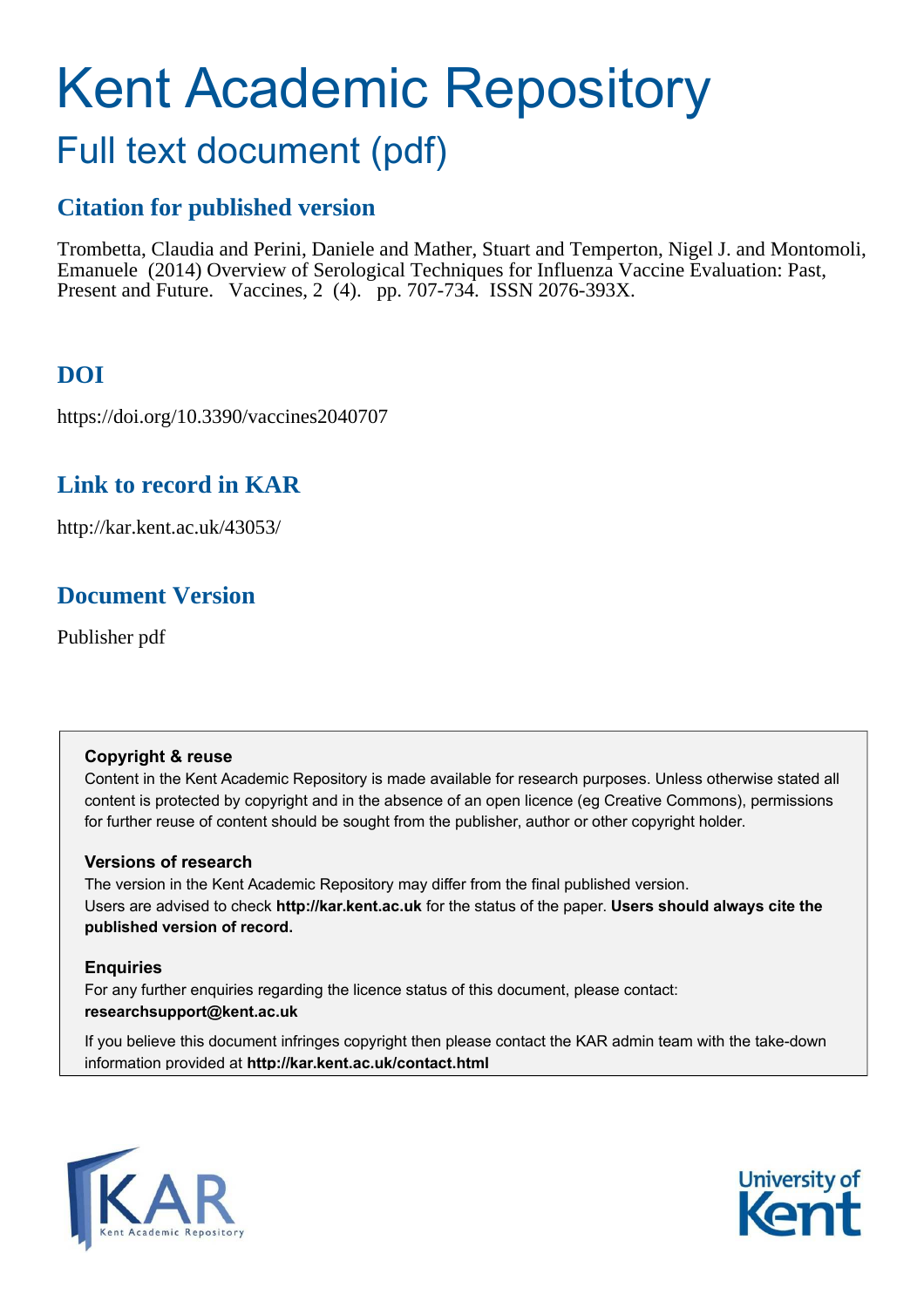

Review

## **Overview of Serological Techniques for Influenza Vaccine Evaluation: Past, Present and Future**

**Claudia Maria Trombetta <sup>1</sup> , Daniele Perini <sup>2</sup> , Stuart Mather <sup>3</sup> , Nigel Temperton <sup>3</sup> and Emanuele Montomoli 1,2,\*** 

- <sup>1</sup> Department of Molecular and Developmental Medicine, University of Siena, Via Aldo Moro, 53100 Siena, Italy; E-Mail: [trombetta@unisi.it](mailto:trombetta@unisi.it)
- <sup>2</sup> VisMederi srl, Enterprise in Life Sciences, Via Fiorentina 1, 53100 Siena, Italy; E-Mail: perini@vismederi.com
- <sup>3</sup> Viral Pseudotype Unit, School of Pharmacy, University of Kent, Chatham Maritime, Kent ME4 4TB, UK; E-Mails: sm751@kent.ac.uk (S.M.); [N.Temperton@kent.ac.uk](mailto:N.Temperton@kent.ac.uk) (N.T.)
- **\*** Author to whom correspondence should be addressed; E-Mail: emanuele.montomoli@unisi.it; Tel.: +39-0577-234134.

Received: 13 June 2014; in revise form 25 July 2014 / Accepted: 22 September 2014 / Published: 13 October 2014

**Abstract:** Serological techniques commonly used to quantify influenza-specific antibodies include the Haemagglutination Inhibition (HI), Single Radial Haemolysis (SRH) and Virus Neutralization (VN) assays. HI and SRH are established and reproducible techniques, whereas VN is more demanding. Every new influenza vaccine needs to fulfil the strict criteria issued by the European Medicines Agency (EMA) in order to be licensed. These criteria currently apply exclusively to SRH and HI assays and refer to two different target groups—healthy adults and the elderly, but other vaccine recipient age groups have not been considered (i.e., children). The purpose of this timely review is to highlight the current scenario on correlates of protection concerning influenza vaccines and underline the need to revise the criteria and assays currently in use. In addition to SRH and HI assays, the technical advantages provided by other techniques such as the VN assay, pseudotype-based neutralization assay, neuraminidase and cell-mediated immunity assays need to be considered and regulated via EMA criteria, considering the many significant advantages that they could offer for the development of effective vaccines.

**Keywords:** correlates of protection; EMA criteria; antibody titres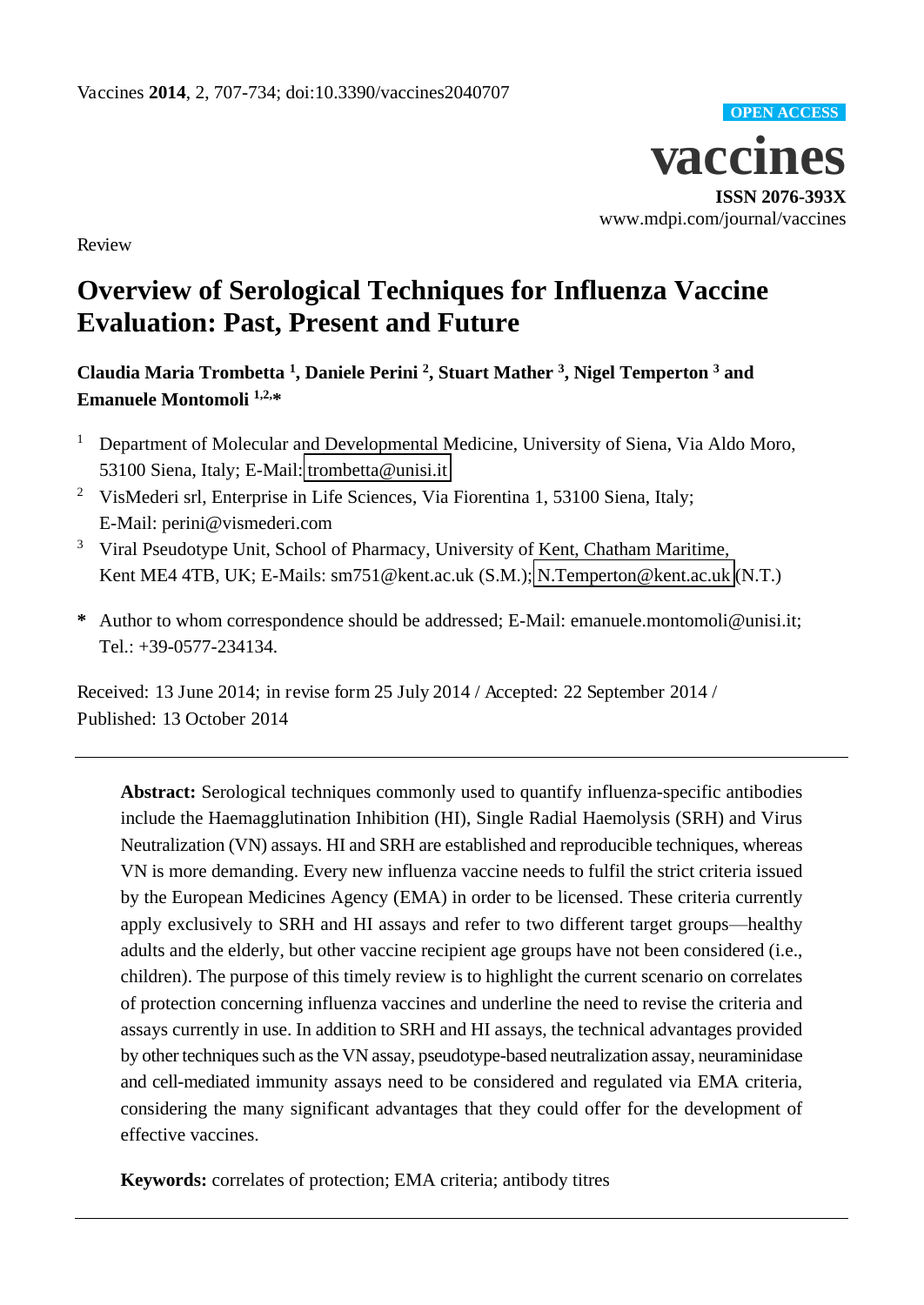#### **1. Introduction**

The human influenza virus is one of the most important infectious diseases in the world [1]. It is rooted in the past and has periodically decimated the world's population since ancient times via pandemics.

Influenza virus infects all age groups but children and adults over the age of 65 are most at risk. Vaccination is recommended for these age groups, and also for anyone with high-risk conditions due to complications of influenza and those with chronic medical conditions (metabolic, cardiac, pulmonary or kidney diseases, as well as immunocompromised patients) [2,3]. Generally the same recommendation is extended for nursing home and health workers.

Vaccines and antiviral drugs are the two primary methods of implementing influenza prophylaxis. They are the only effective ways to prevent infection and treat illness [4], and their availability plays a key role in the event of a pandemic. Evidence has been obtained from the relatively mild 2009 H1N1 influenza pandemic which demonstrated that vaccines and antiviral drugs were not readily available in time for more than 90% of the world's population [5]. Antiviral drugs can give responsive protection against influenza virus and are useful for containment at the beginning of a pandemic, but in the long term, infection control depends on vaccination [6]. Vaccination remains the most efficacious method to control seasonal infections and the most important strategy to prepare for a possible pandemic [7].

The degree of protection elicited by vaccination depends on interplay between vaccine composition and circulating influenza viruses, the age of the vaccine recipient and their previous exposure to influenza. Currently, inactivated vaccines are the most effective means to counteract influenza infection [8]. They show a 60%–100% ability to prevent morbidity and mortality in low-risk target populations, such as healthy adolescents or adults, but may have little effect in younger (naïve) or older (decreased immune function) populations [9], as well as over time, due to low antigenic match [10].

In order for a vaccine to be marketed, it is necessary to evaluate its immunogenicity - the capacity of the vaccine to induce an immune response. Studies have shown that antibodies directed against viral haemagglutinin (HA) are an important correlate of protection [11,12].

Serological techniques commonly used to quantify influenza-specific antibodies include the Haemagglutination Inhibition (HI), Single Radial Haemolysis (SRH) and Virus Neutralization (VN) assays. HI and SRH are common, easy to perform and reproducible techniques, whereas VN is more laborious, less immediate, does not allow for simultaneous analysis of a large number of samples but is advantageous due to the possibility of detecting all functional antibodies that interfere with infection [13] and are of low antibody titres [14,15].

Recent studies have also been focused on the activity of neuraminidase (NA) [16,17] and on cellular immunity induced by vaccines [18,19].

Each vaccine needs to fulfil the criteria which include exclusively SRH and HI assays, issued by the Committee for Proprietary Medicinal Products (CPMP) in order to be licensed [20] (Table 1).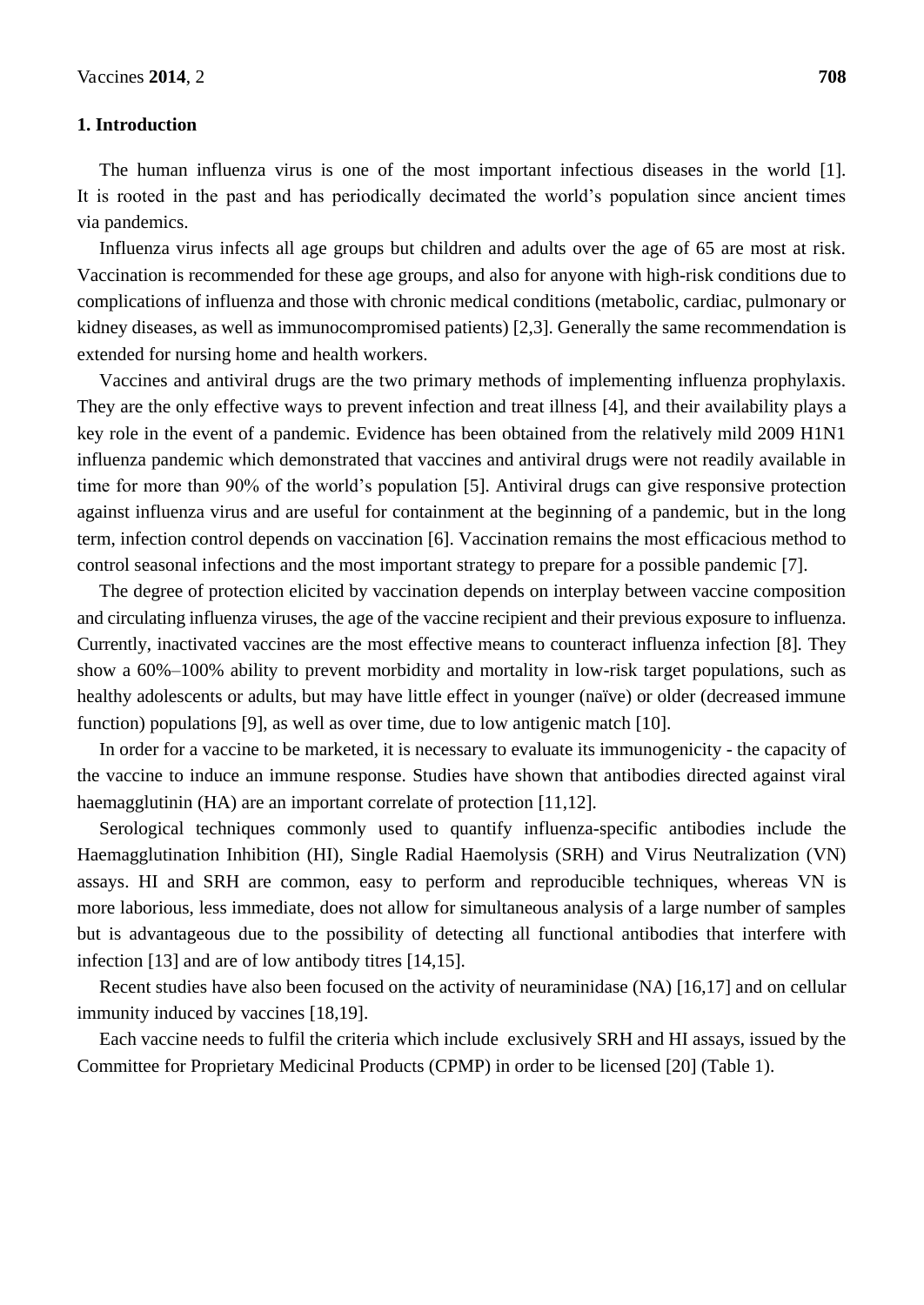**Table 1.** Committee for Proprietary Medicinal Products (CPMP) criteria. Seroconversion (HI): if pre-vaccination serum is negative, then post-vaccination serum must have a titre  $\geq 40$ ; if pre-vaccination serum is positive, then at least a fourfold titre increase is required. Seroconversion (SRH): if pre-vaccination serum is negative, then post-vaccination serum haemolysis area must be  $\geq 25$  mm<sup>2</sup>; if pre-vaccination serum is positive, then there must be at least a 50% increase in haemolysis area. Seroprotection (HI): a serum sample is considered seroprotected when it shows an HI titre  $\geq 40$  or an SRH titre  $>25$ mm<sup>2</sup>. Seroconversion rate: proportion of subjects showing seroconversion. Seroprotection rate: proportion of subjects showing seroprotection.

| 18–60 Years                     | $>60$ Years                     |
|---------------------------------|---------------------------------|
| Seroconversion rate $> 40\%$    | Seroconversion rate $> 30\%$    |
| Mean geometric increase $> 2.5$ | Mean geometric increase $> 2.0$ |
| Seroprotection rate $> 70\%$    | Seroprotection rate $> 60\%$    |

The CPMP criteria refer to two different target groups—healthy adults between 18–60 and those over 60—but other age groups that may receive such vaccines have not been included. In 2006, the Committee on Immunization Practices (ACIP) updated their influenza vaccine recommendations and introduced categories such as children between 6–9 and 24–59 months, pregnant women, healthcare providers, patients with chronic disease and immunosuppressed patients [21]. Despite extensive research having been conducted in recent years to identify correlates of protection for these two age groups, little is currently known about protection in the event of hospitalization, secondary bacterial infections, chronic illness and even less about protective correlates in specific risk groups, even if they may be important for society [22,23].

#### **2. Correlates of Protection**

A correlate of protection is an important milestone in the development of a new vaccine but despite this, it still remains a very confused concept. Some definitions have been given, such as the one offered by Plotkin and Gilbert [24], which states that "a correlate reflects a statistical relation between an immune marker and protection but does not necessarily imply causal agency of the marker" and that proposed by Qin et al. [25], suggesting correlates predict "protection for new settings and describe the data requirements for rigorous validation of an immunological measurement at each level". The concept is based on the immunogenic capacity of the vaccine to produce an antibody and/or cell-mediated immune response in its recipients [26].

Studies conducted by Hobson [11] and others [12,27,28] have established that HA antibody titre is correlated with protection against influenza infection. Generally an HI antibody titre of 40 is defined as 50% protective against influenza infection compared to HA titre < 10.

Correlates of protection can be absolute or relative. Even if the ideal scenario is for a correlate to be absolute, meaning that protection is almost guaranteed by a definitive threshold of response (such is the case for diphtheria, tetanus and rubella), many correlates of protection are relative. In these instances, protection is usually conferred by a certain response level, but this can vary between vaccinated individuals and disease can occur in some vaccinees regardless of a theoretically protective correlate response [29]. For instance, with inactivated vaccines, the consensus derived from several studies is that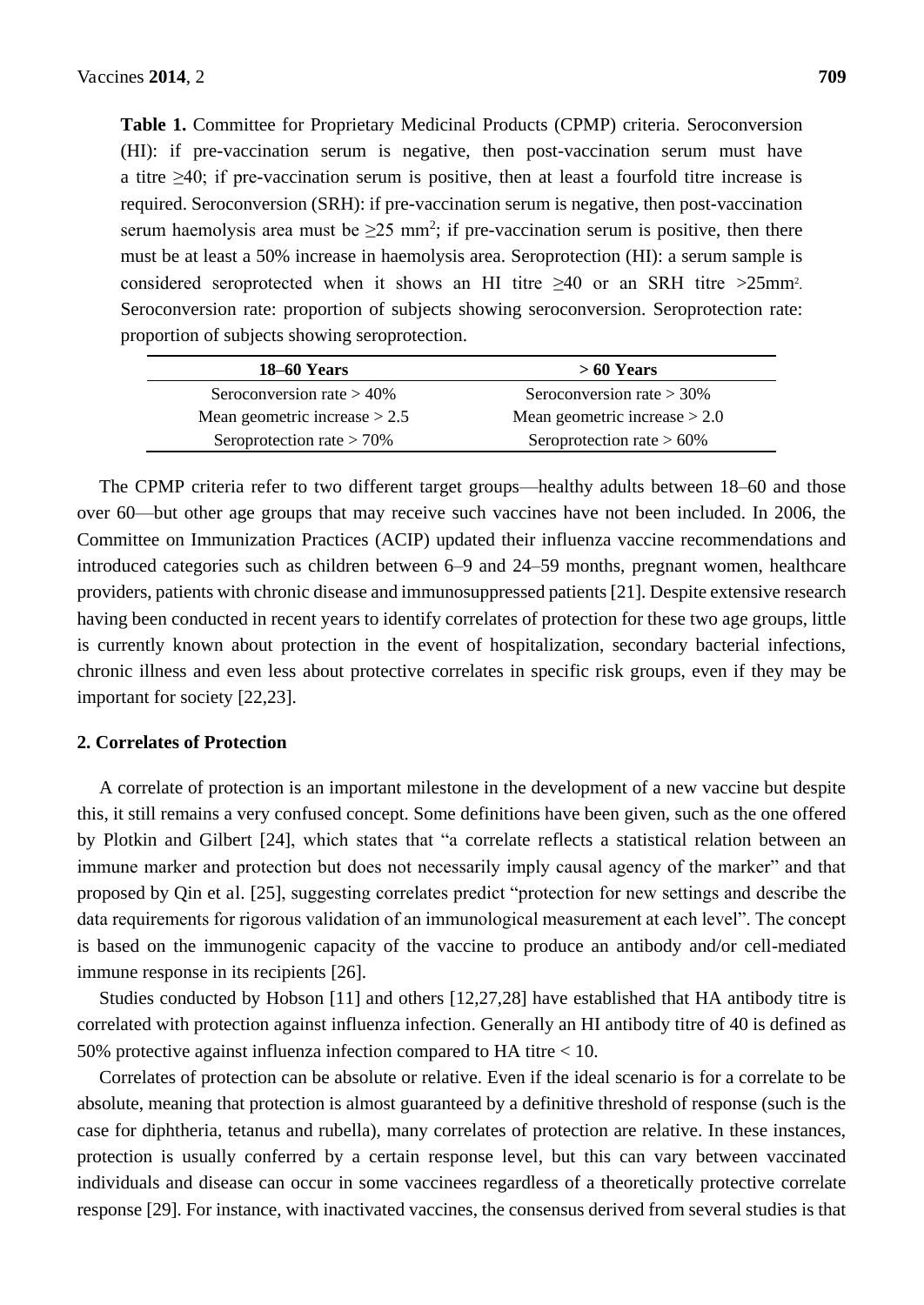an HI antibody level of 1:40 against HA should be considered protective [30]. However, this level is only 50%–70% protective so this correlate of protection should be regarded as relative rather than absolute [30].

Coudeville et al. [12] developed a model, using a meta-analytical approach, in order to estimate the level of protection against influenza associated with any HI titre level. The results suggest that the relationship between titre and protection is identified by a curve rather than a threshold. The clinical protection shows a progressive and significant increase at titres up to 100 (which included the common threshold of 1:40) but advantages become marginal beyond 150.

Pertaining to correlates of protection for influenza vaccines, it is also important to distinguish between young and elderly vaccinees, due to the fact that IgG serum antibodies only correlate well with protection for adults under the age of 50 [30]. Humoral immune responses raised against influenza viruses or related vaccines are mediated by several factors, such as age, the simultaneous presence of other diseases and the contemporaneous use of medicines that may affect immune function. Several studies have been conducted on the immune response to influenza vaccines and conflicting results were obtained. Some show that vaccination induces a lower HI antibody response in elderly compared to young recipients, while others report no discrepancy between age brackets or indeed report a contrary result. Protective immune indicators against influenza in at-risk groups must yet be defined since, even in this case, some studies have reported a reduced humoral response in risk groups, while other studies have shown that the humoral response is comparable to healthy control subjects [26].

It is also necessary to distinguish between vaccine efficacy and vaccine effectiveness. Often the distinction between these terms is ignored and they are used interchangeably, which can result in widespread confusion and misconception of "vaccine efficacy" [31]. In fact, "vaccine efficacy" is measured precisely as the ability of a vaccine to prevent disease in vaccinated individuals, with emphasis on the exact levels of vaccine-induced disease reduction [32]. "Vaccine effectiveness" refers to how well a vaccine protects against influenza when routinely used in the community, as opposed to in a randomized control trial. This is evaluated by observational studies and represents the reduction of infection frequency in vaccinated individuals compared to those who have not been vaccinated, assuming that the vaccine has induced said reduction [33].

Confusion also surrounds the topic of "surrogates of protection". Consistent definitions have been published by both Plotkin and Quin, detailing a surrogate of protection: "as an immune marker that can substitute for the clinical end point and thus, can be used to reliably predict vaccine efficacy". However, according to Quin, a surrogate may or may not be considered as a causal agent of protection, whereas Plotkin considers a surrogate of protection to be an immunological measurement performed when unable to ascertain a true correlate but stresses that there is no direct causality assumed with a surrogate [29]. Another relevant concept defines surrogates of protection as correlates able to predict the level of protective efficacy of a vaccine by comparing immunological measurements of vaccinated and unvaccinated individuals [34]. A general surrogate of protection needs to be adequately specific in several circumstances in order to be generalized to untested groups [35].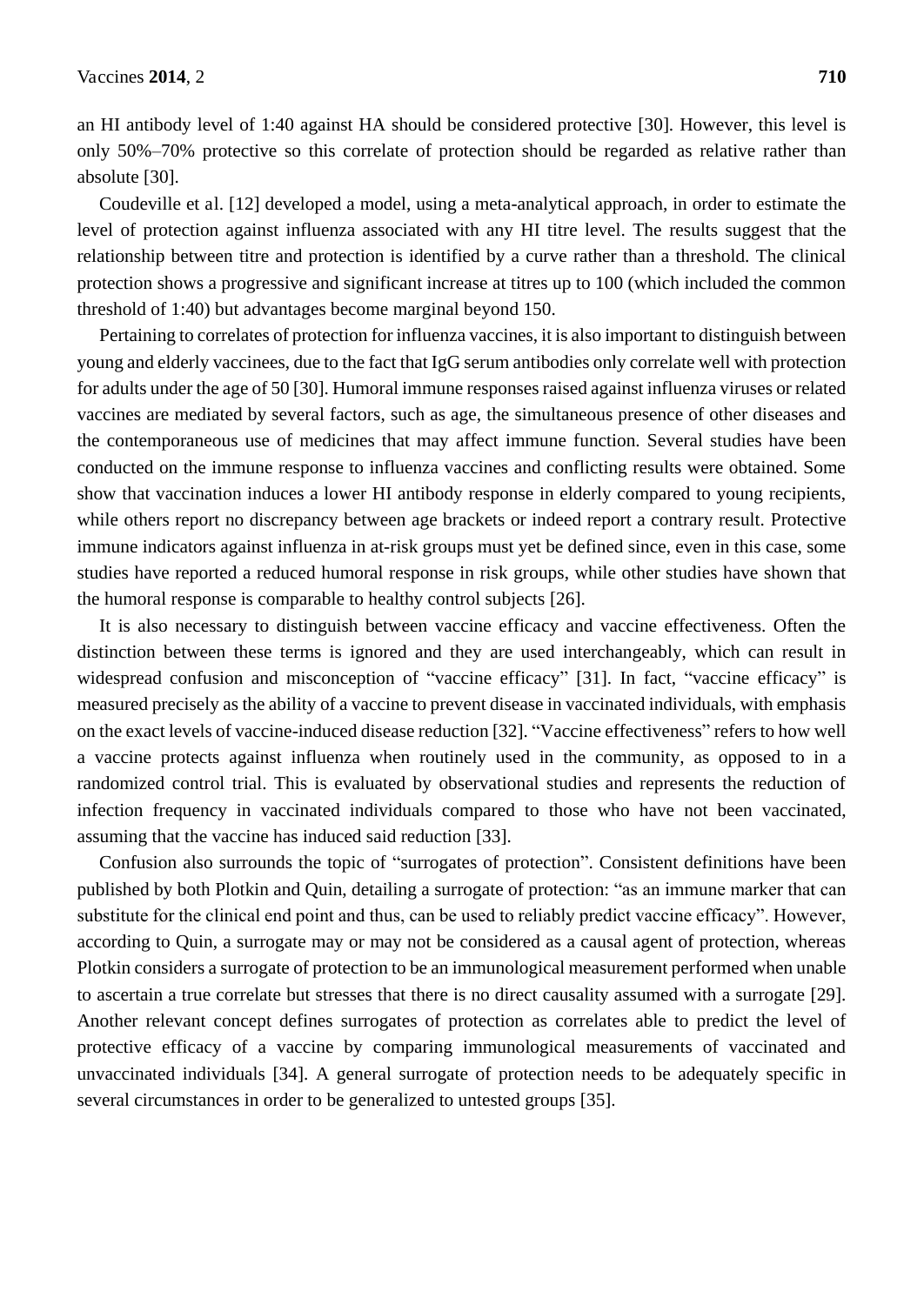#### **3. Haemagglutination Inhibition Assay**

The HI assay is based on the ability of antibodies, if present in the serum, to prevent agglutination between erythrocytes and viral haemmaglutinin [36]. The antibody titre is expressed as the reciprocal of the highest serum dilution showing complete inhibition using 4 HAU units/25 µL or 8 HAU units/50 µL [8,37]. The starting dilution is generally 1:10 and the lower limit of a detectable antibody titre is 10. When the titre of antisera is under a detectable threshold, due to a low or non-existent amount of antibodies, this is conventionally expressed as 5, half the lowest detection threshold [38]. As previously mentioned, an antibody titre of 40 is generally considered as a protective threshold level, beyond which there is a 50% or greater reduction in the possibility of contracting influenza infection [11,39]. An HI titre equal to or greater than 40 is used as an immunological correlate of protection and is regarded as the best currently available parameter for predicting protection from natural infection, according to FDA guidelines for pandemic influenza vaccines [40]. The problem raised by Black et al. [41], however, is that this correlate is well defined in adults but not in children although it also applies to serology of samples from this age group. Children show a reduced capacity for cellular immunity and have little to no previous exposure to either influenza or vaccination. This situation necessitates the definition of a protective correlate specific to this category. More importantly, previous exposure to the influenza virus or vaccination can play a crucial role in reaching the protective threshold level in adults. In fact, even if all those who receive the vaccine are seroprotected (a subject is defined as seroprotected if the antibody level is above a certain cut-off [38]), this result may not correspond to a 50% vaccine-induced reduction of risk of influenza infection, due to the presence of protective antibodies in some subjects prior to vaccine administration. Therefore, an HI titre of 40 is not a threshold of protection induced by the vaccine but protection induced by antibodies in general [42]. This is the reason why, in vaccine assessment, seroprotection is complemented by the two further criteria, seroconversion and mean geometric increase which help discriminate high antibody titres prior to vaccination.

Black et al. [41] conducted a study in children aged between 6 and 72 months who had not previously been vaccinated in order to evaluate the relationship between HI antibody titre and clinical protection from influenza illness. The subjects were divided into 3 groups and each received two doses, one month apart, of either an MF59 Adjuvanted Trivalent Inactivated influenza Vaccine (ATIV, Fluad®, Novartis Vaccines, Siena, Italy), a subunit Trivalent Inactivated Influenza Vaccine (TIV, GlaxoSmithKline, Rixensart, Belgium) or a saline placebo. Clinical cases for influenza like illness were confirmed by reverse transcription polymerase chain reaction testing for influenza. For the recipients of the adjuvanted vaccine, results confirmed that a cut-off of 1:110 measured 21 days after the second vaccine dose could be used as a marker of 50% protection in the juvenile sample population. Titres of 1:215, 1:330 and 1:629 correspond to protection levels of 70%, 80% and 90% respectively (Table 2). Importantly, similar results could not be achieved in the TIV vaccine group. Therefore, it is evident that a higher HI titre is required in naïve subjects compared to those with a previous history of influenza infection in which other protective factors may come into play. A further consideration could be to assess whether the HI assay is indeed the best option to evaluate influenza vaccines for children [43].

Vaccination in children must also overcome other issues. In addition to defining protective correlates specific to the immune responses elicited by this age cohort, it is necessary to define the method and quality of vaccine administration, in addition to the most suitable vaccine evaluation techniques.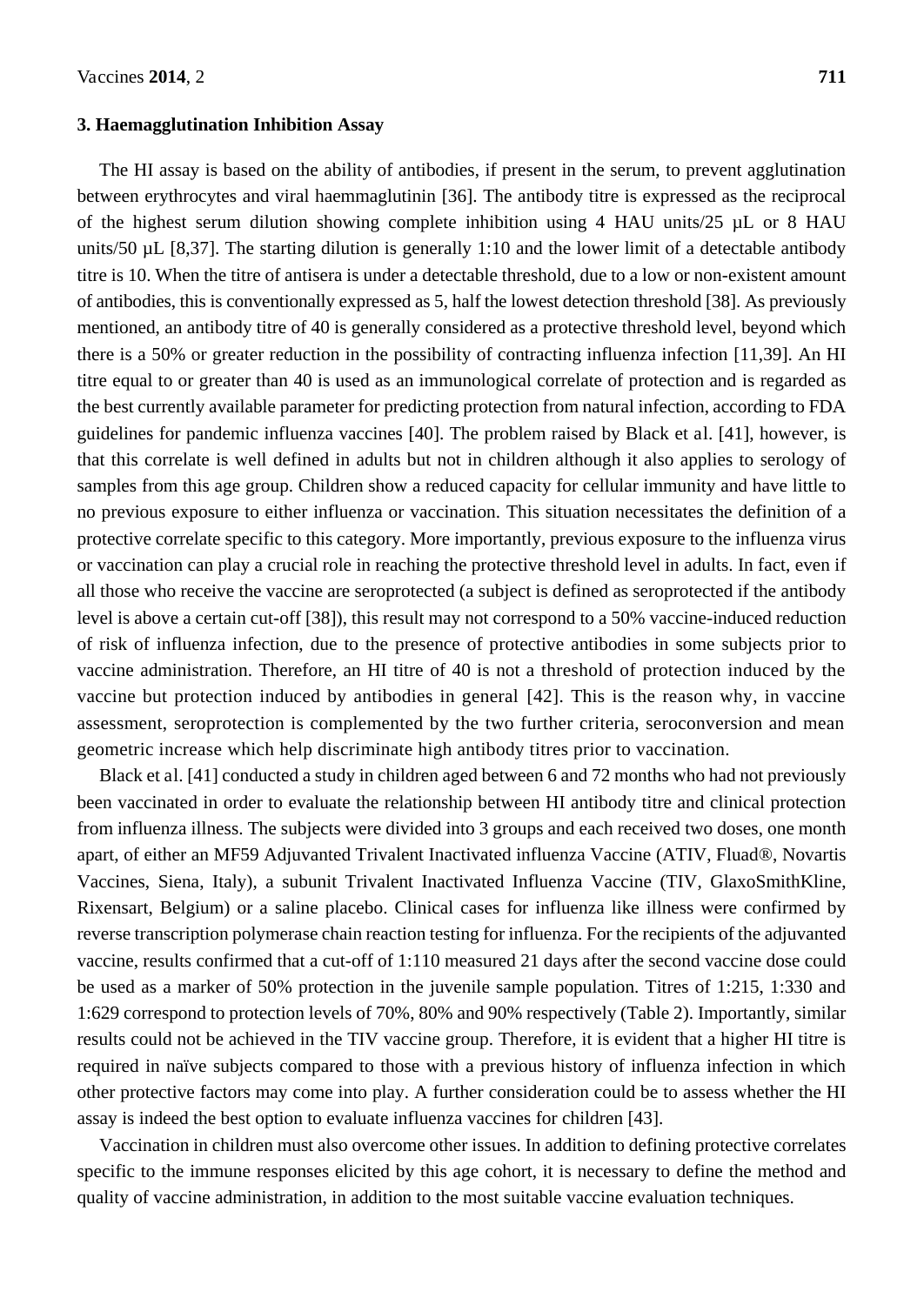| Antibody cutoff level for clinical protection |                              |
|-----------------------------------------------|------------------------------|
| <b>Protection Level</b>                       | <b>Antibody Cutoff Level</b> |
| 50%                                           | 1:110                        |
| 70%                                           | 1:215                        |
| 80%                                           | 1:330                        |
| 90%                                           | 1.629                        |

**Table 2** Antibody cut-off level for clinical protection against influenza infection.

#### **4. Virus Neutralization Assay**

The virus neutralization (VN) is a helpful assay for diagnostics and basic research that enables the observation of the humoral immune response against a virus [44].

In the VN assay, the highest serum dilution that induces a 50% inhibition of virus growth is identified as a neutralizing titre, based on the amount of virus in negative control wells [45]. The sample titre is defined as the maximum dilution factor at which antibodies can be identified. For instance, if there are detectable antibodies in a sample at a dilution of 1:40, the sample will have a titre  $\geq$ 40 [46].

VN is a particularly useful technique for serology of avian strains of influenza A, and also influenza B viruses, as several studies have detailed the unsuitability of HI to detect antibody responses against these viruses [15,47–50]. Because of the insensitivity of detecting H5-induced antibody responses by HI, the quantification of functional neutralizing antibody responses is the analytical aim of VN immunogenicity studies [51].

In comparison to HI, the VN assay identifies a wide range of neutralizing antibodies because it detects antibodies that neutralize the virus via entry/replication inhibition in mammalian cells whereas HI only measures antibodies directed against viral haemagglutinin that act by preventing erythrocyte agglutination. As has been suggested in animal model studies, the prevention of infection is predicted by antibody-mediated neutralisation while disease prevention is correlated to HI [52–56].

Conventional neutralization tests are based on the inhibition of cytopathic effect in Madin-Darby Canine Kidney (MDCK) cell cultures, resulting in laborious and slow tests. A VN assay with microtitre plates, in combination with a downstream ELISA to detect virus-infected cells, is faster, producing results in just two days [37]. VN assays are also able to detect antibodies at low titres [14,52] and can distinguish between pre- and post-vaccination titres, especially in the instance of small (less than two-fold) differences between titres, when compared to HI [57].

One of the major drawbacks of the VN assay platform is the necessity to handle wild-type virus and the associated costs of high-level biocontainment facilities (i.e., Biosafety Level 3 laboratory) when studying the serology of highly pathogenic strains, such as H5 and H7. In this instance, the use of influenza HA pseudotypes as surrogates for wild-type virus is a safer alternative, that may also have increased throughput capability and ease of standardization benefits (see Section 5). Other limitations of the VN assay include extensive training requirements for laboratory personnel, issues with throughput/simultaneous screening of large panels of sera and importantly, problems with standardising cell preparations, virus inoculations and incubation times [15,49]. Incidentally, inter-laboratory variation is significant with VN assays due to the lack of common reference protocols, discrepancies with assay endpoint determination and limited knowledge of correlates of protection. Currently, no protective correlates have been defined for VN in animal or human models, and due to the assay's variability, a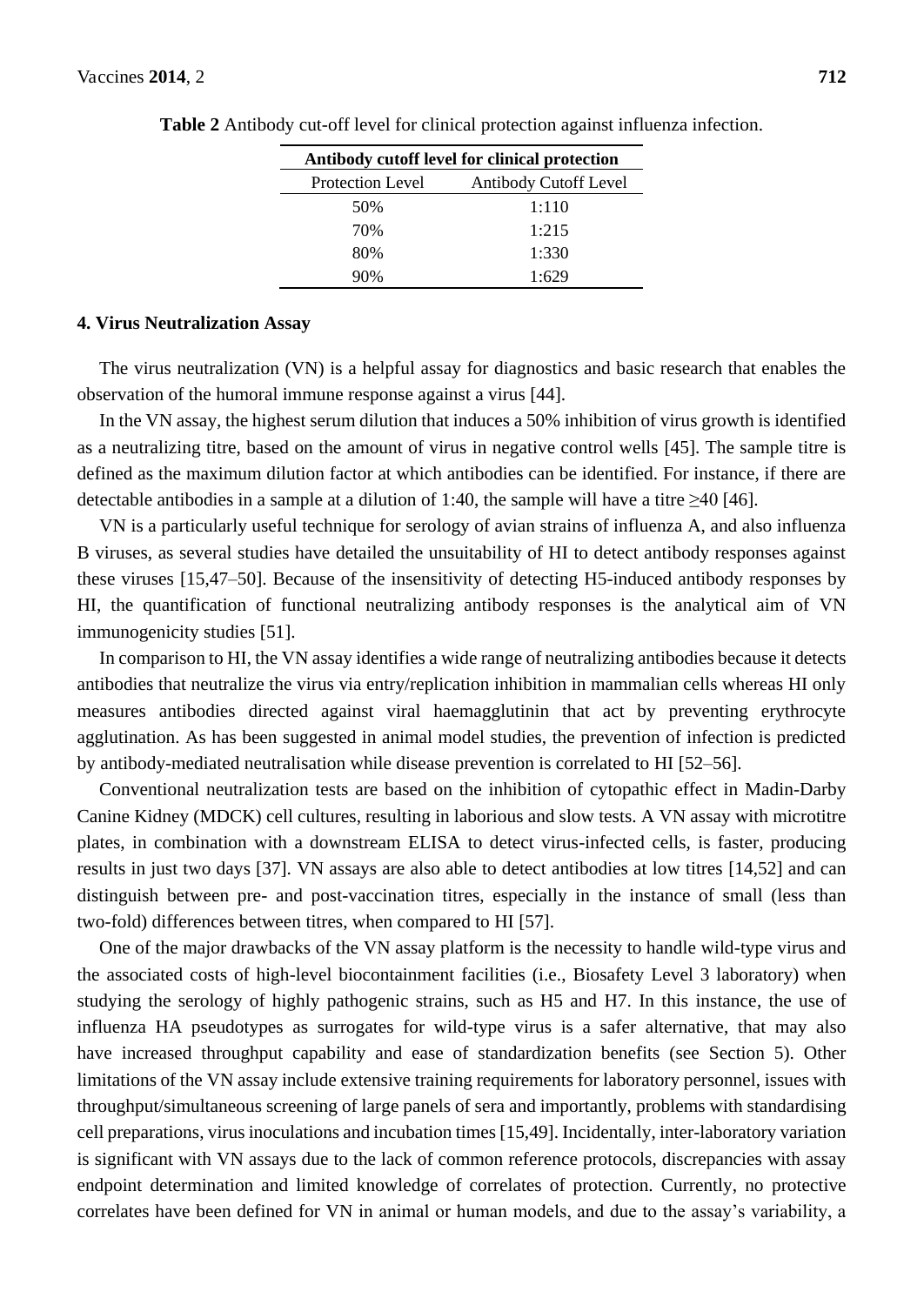VN titre equivalent to an HI titre of 40 is highly specific for each antigen-laboratory combination and therefore cannot be generalized [57].

According to the World Health Organization (WHO), H5N1 infection can be confirmed by VN when one of the following criteria is met: a "fourfold or greater rise in antibody titre against A (H5N1) in paired sera (acute and convalescent) with the convalescent serum having a titre of 1:80 or higher or antibody titre of 1:80 or more in a single serum collected at day 14 or later after onset of symptoms and a positive result using a different serological assay" [58].

Scientific studies have uncovered a more complicated situation concerning VN, both in the case of H5N1 infection and in the case of other influenza infections, such as H1N1. Some studies of H5N1 employ a titre ≥80 as an efficacy endpoint for avian influenza vaccines [59,60], whereas others consider a seroprotection cut-off of 1:20 to be suitable, on the basis of correlation with an SRH area of 25 mm<sup>2</sup> [13,45,51].

Based on previous research regarding H1N1, Allwin et al. [61] suggest a seropositive threshold of a 1:64 virus-neutralising serum dilution. Other studies agree in considering a titre  $\geq 10$  as the minimum detection limit and a titre  $\geq 40$  as a significant response [52,54,55]. The titre  $\geq 10$  could be interpreted as an effective indicator of population exposure to the virus by either natural infection or vaccination [46].

Regardless of the lack of clearly defined criteria for VN, many studies have shown that the assay correlates well with HI (Figure 1) [62–64] with the exception of H7 virus subtypes [64].

**Figure 1.** Correlation between antibody titres measured by VN and HI assays using sera from 87 confirmed cases of 2009 H1N1 virus. The results show a strong positive correlation between the two assay titres [52].



Okuno et al. [65] have demonstrated a good correspondence between HI and VN titres in some circumstances and also report a heightened reliability of VN when compared to HI (Figure 2). They recorded both sets of titres raised against the seasonal influenza strains A/Yamagata/12/86 (H1N1), A/Fukuoka/C29/85 (H3N2) and A/Shisen/2/87 (H3N2). The results showed a good correlation between titres calculated for A/Yamagata/12/86 (H1N1) and A/Fukuoka/C29/85 (H3N2), but the VN titres were lower than those for HI against A/Shisen/2/87 (H3N2). An explanation of this is that, over recent years, most schoolchildren have received a multivalent vaccine including A/Yamagata/12/86 (H1N1) and A/Fukuoka/C29/85 (H3N2) strains, but not A/Shisen/2/87 (H3N2), since it was a candidate vaccine strain from 1988.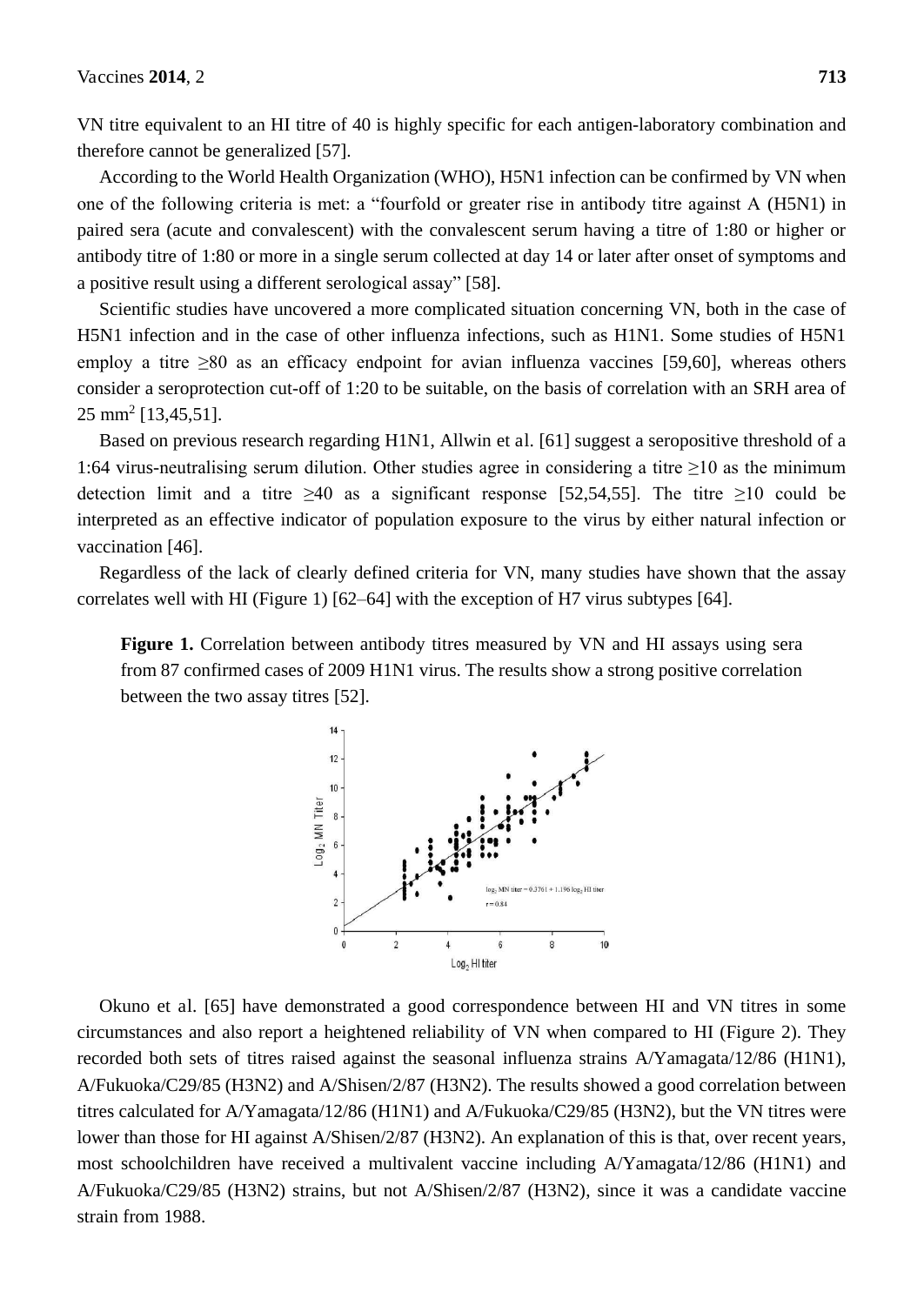**Figure 2.** Relationship between HI and neutralizing antibody titres against A/Yamagata/12/86 (H1N1), A/Fukuoka/C29/85 (H3N2) and A/Shisen/2/87 (H3N2) [65].



The VN assay can be developed for any influenza A subtype [15] and has also been demonstrated for influenza B viruses. It is able to distinguish between viruses that belong to the same lineage, as well as to different sublineages [49].

Although VN assay results are not strictly necessary in obtaining Committee for Medical Products for Human Use (CHMP) approval, the EMA recommends the quantification of neutralizing antibodies able to inhibit viral attachment, entry and release of progeny virions [66]. This recommendation further reinforces the necessity to revise existing guidelines.

#### **5. Pseudotype-Based Assays**

A pseudotype virus has the "core" of one virus (e.g., a retrovirus) and the outer "envelope" protein(s) of another (e.g., the HA/NA of influenza virus). The core virus has deletions in its genome making it replication-deficient (allowing it to be used under BSL1/2 containment), and harbours a reporter transgene (e.g., luciferase or Green Fluorescent Protein (GFP)). The envelope glycoprotein permits entry into susceptible target assay cells (e.g., Human Embryonic Kidney 293 T cells (HEK293T)/MDCK) via interaction with sialic acid. During target cell transduction, the pseudotype virus genome becomes integrated into the cell genome, resulting in reporter gene expression. Thus, the number of transduced cells can be accurately quantified (via a luminometer, fluorescent microscope or Fluorescence-Activated Cell Sorting (FACS)) and the subsequent inhibitory effects of functional antibodies (directed against the HA1 head and the HA2 stalk) in serum determined [67–69]. Figure 3 below shows a schematic representation of the production and assay of influenza HA pseudotyped retroviruses. Pseudotype production of Highly Pathogenic Avian Influenza (HPAI) strains (which have a polybasic cleavage site in the HA) routinely involves the transfection of three plasmids into 293T producer cells: retroviral gagpol plasmid, HA-expressing plasmid, and retroviral vector plasmid incorporating the reporter gene. Additionally, for the production of Low Pathogenic Avian Influenza (LPAI) strains (single arginine at cleavage site), an additional plasmid expressing a protease (either Transmembrane Protease Serine 2 ((TMPRSS2) or Human Airway Trypsin-like Protease (HAT)) is necessary [70,71].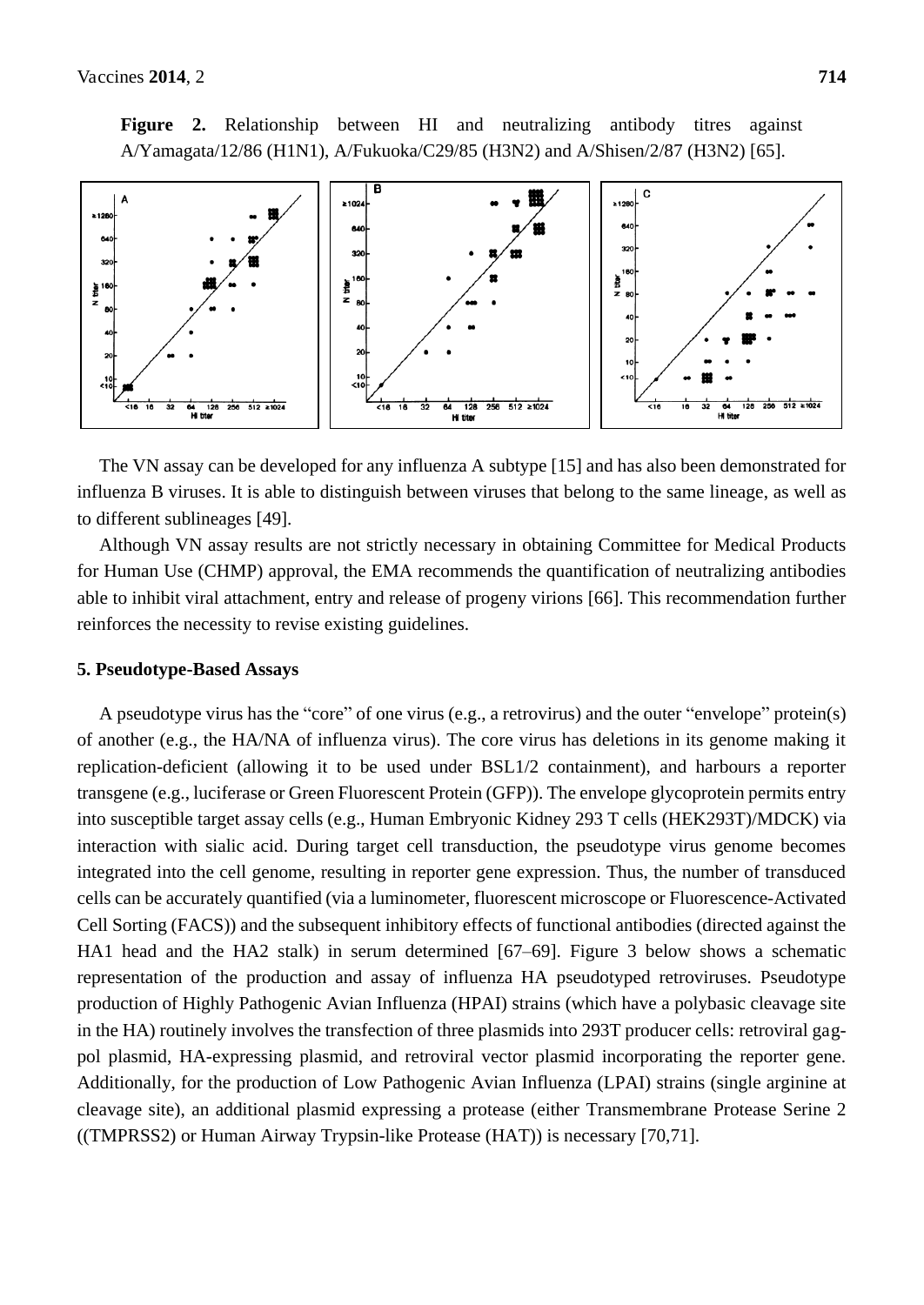

**Figure 3.** Representation of the production and assay of influenza HA pseudotyped retroviruses [72].

The pseudotype neutralization assay is also amenable to multiplexing provided that the two desired subtypes fall into different HA groups (HA group 1 comprises H1, H2, H5, H6, H8, H9, H11, H12, H13, H16 and H17; HA group 2 comprises H3, H4, H7, H10, H14 and H15). This has recently been successfully achieved with avian influenza strains H5 and H7 to study the immunogenicity of a bivalent H5/H7 chicken vaccine [73]. When evaluating sera for the presence and magnitude of neutralizing antibodies directed against two viruses (H1 and H3 for seasonal, H5 and H7 for pandemic, for example), there are distinct advantages to the use of a multiplex assay rather than individual subtype assays, which are in routine usage. In a multiplex format, inter-assay variability is likely to be reduced, since only a single serum dilution series needs to be performed and the same preparation of target cells (e.g. MDCK) is used for the two viruses. Also, the antibody response to one virus may serve as an internal "serostandard" for the antibody response to the second virus and vice versa, as two separate luciferase reporters (firefly and renilla) are employed for this assay [73]. A pseudotype-based assay is more readily amenable to high-throughput processing of large serum panels, which will enable effective and informative larger-scale studies to be carried out. There are also beneficial safety and financial implications to the use of this assay, since antibody responses against two viruses are performed on the same serum samples with the entire process performed outside of high BSL facilities, which by their nature are expensive to maintain and require a high level of user training. The pseudotype-based neutralization assay is both "serum-sparing" and "antigen-sparing" as only 2–5 µL of serum is required per assay compared with the significantly larger volume required for traditionally employed influenza serology assays, and very small volumes of pseudotype virus  $\langle$   $| \mu$ L virus/well) are required. It is therefore possible to measure antibody responses against large panels of sera more rapidly and more accurately than using traditional influenza serology assays (HI, VN, SRH).

Pseudotype-based antibody assays have been shown to have broad utility for the detection of neutralizing antibody responses in avian and human sera, from natural infection and pre/post-vaccination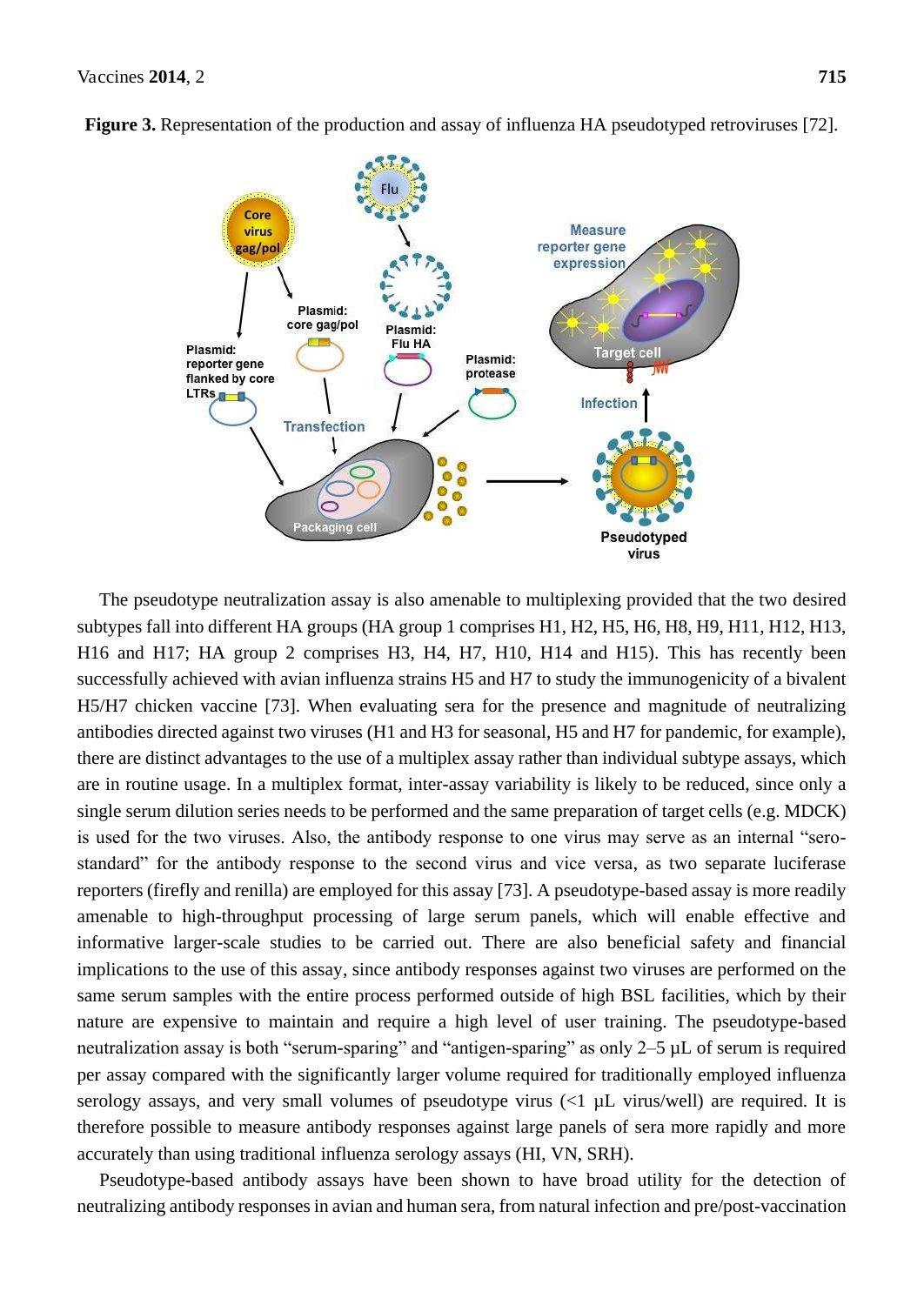against both avian and human influenza viruses [67,74–80]. Alberini et al. [74] undertook a comparative serological study using pseudotype neutralization, VN, HI and SRH. From this study, a pseudotype titre corresponding to a VN titre of 80 was extrapolated to give 1:357. Further large-scale comparative studies with both seasonal and pandemic vaccines are required to complement this.

Particular interest should be paid also to the potential of pseudotype neutralization assays to study antigenic evolution of influenza viruses. The continuous rapid evolution of influenza viruses, driven by error-prone replication and increasingly by immune pressure, significantly influences the sensitivity of available serological assays for this virus. It can also limit the efficacy of human and avian influenza vaccines and the susceptibility of these viruses to anti-viral drugs, via the emergence of drug resistance. As substitution rates are significantly higher in influenza HA and NA genes compared with internal genes, retroviral and lentiviral pseudotypes bearing HA and NA envelope glycoproteins devolved from the rest of the virus are ideal tools to monitor the effects of antigenic drift on serological outcomes, and can be used for accurate sequence-directed, highly sensitive, low-containment assaysfor measuring antibody responses against influenza HA. It is relatively straightforward to update the pseudotype-based HA neutralization assay to measure responses against newly emerging influenza viruses [69,71,74,78,81]. Upon availability of the viral RNA/cDNA, HA/NA genes can be sequenced, readily PCR-amplified and cloned, or custom synthesized, and retroviral pseudotypes prepared for use in neutralization assays. Site-directed mutagenesis of the HA can subsequently be used to "fine-tune" the neutralization assay in order to track the evolutionary progression of the circulating virus at the genetic, and more importantly for serology, at the antigenic level. Therefore, these assays can be continually and easily updated to measure the immunogenicity of current and new vaccines and therapeutics, and for sero-surveillance studies in new outbreak locations.

Another considerable advantage of pseudotype-based assays is the capacity for adequately evaluating the immune response induced by currently licensed influenza vaccines.

In fact, antibodies elicited by such vaccines are predominantly haemagglutination-inhibition (HAI)-competent antibodies that target the globular head of HA, thus inhibiting pseudotype entry into target 293T cells [67,82]. These antibodies predominantly confer homosubtypic/strain-specific protection and only rarely confer heterosubtypic protection.

However, recent research by many groups is centered on the elicitation of antibodies directed against the stalk of the influenza HA that have been shown to confer broad protection across a range of subtypes. More specifically, pseudotype-based assays have been shown to be highly efficient for the measurement of broadly neutralizing antibodies directed against the HA2 stalk of influenza, making them ideal serological tools for the study of cross-reactive responses against multiple influenza subtypes with pandemic potential [81,83,84]. The microneutralization assay can also measure HA2 stalk responses, albeit with lower sensitivity. This is likely due to the fact that accessibility to the target epitope is limited by the tight packing of HA molecules in wild-type viruses as compared with pseudotype viruses [75]. The HI assay does not measure any HA2 antibodies. This underscores the importance of conducting comparative serological investigations to more accurately dissect the antibody response against novel vaccines and for sero-epidemiological studies, as each assay measures different (but occasionally overlapping) antibody responses [69,74,85].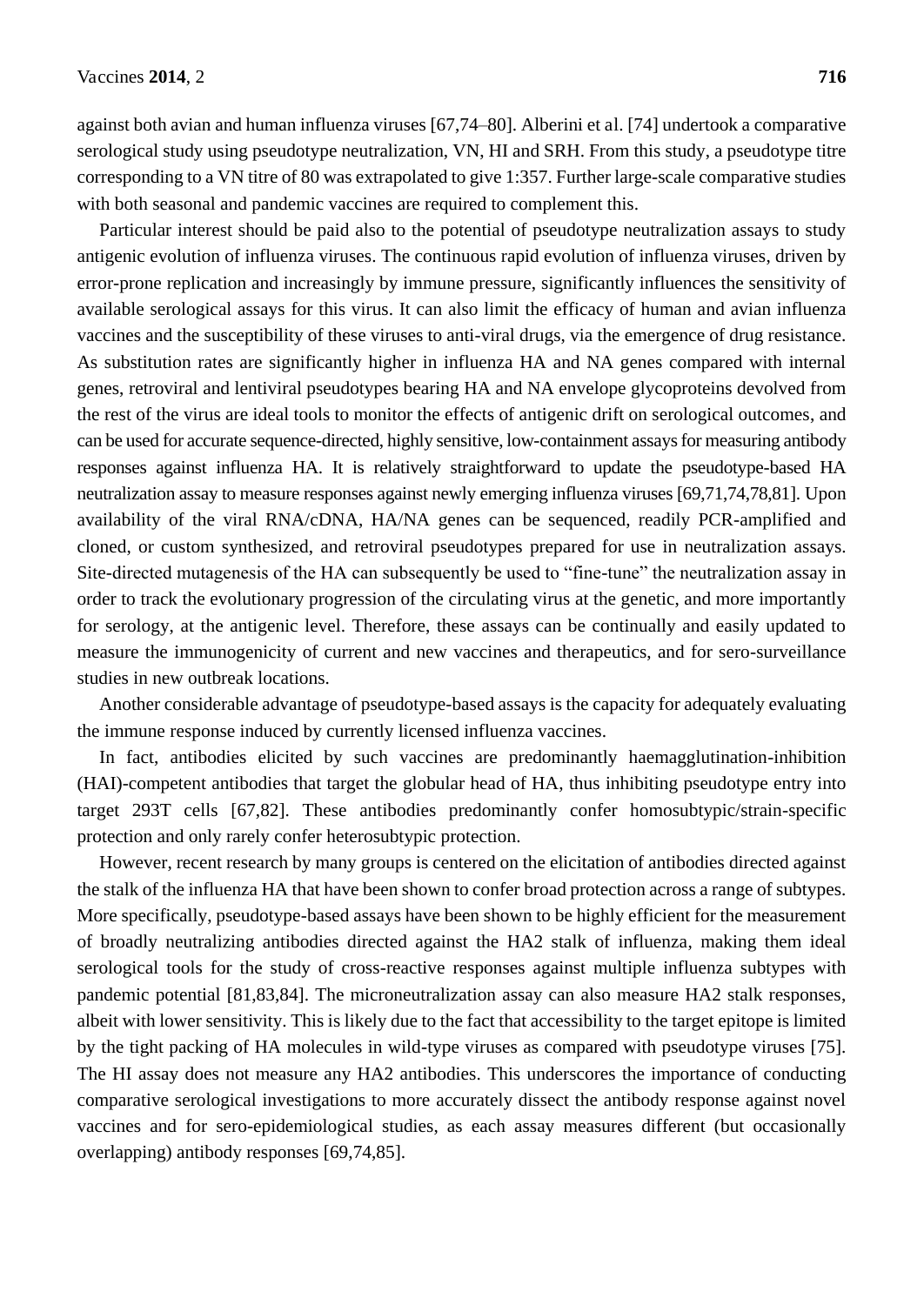#### **6. Single Radial Haemolysis Assay**

Single Radial Haemolysis (SRH) is a serological technique developed in 1975 [86] that combines the advantages of the Single Radial Diffusion (SRD) and HI assays [87]. This technique takes advantage of antibody diffusion within a gel for the determination of antibodies that might be present in analysed sera. The haemolysis, mediated by complement and induced by the antibody-antigen complex, produces easily identifiable "zones of haemolysis", whose size is proportional to the concentration of antiinfluenza antibodies present in the sera [88]. SRH has been used to detect antibodies not only against the influenza viral hemagglutinin but also against numerous other viruses such as coronaviruses, parainfluenza virus, Dengue virus and Japanese Encephalitis virus [89–96].

The greatest advantage of SRH is its safety as, unlike VN assays which require wild-type influenza virus, SRH is performed with inactivated virus. This aspect is particularly advantageous in the case of H5N1 because the serological tests can be safely carried out under BSL-2 containment [97]. SRH is inexpensive, rapid, reliable, reproducible and the quantitative, unbiased results are available after an overnight incubation [89,91,98–101]. Other significant advantages to the SRH assay include the ability to simultaneously and rapidly test a large number of samples without pre-treatment (excluding complement inactivation), and the requirement for only a small volume of sera [93].

For influenza A viruses, there is a good correlation between the results obtained by SRH and HI—an HI titre of 40 with human sera corresponds to an SRH titre of 19–33 mm<sup>2</sup>, while for influenza B viruses, SRH is consistently more sensitive than HI [102].

A study conducted by Morley et al. [88] shows that the results obtained with SRH and HI correlate strongly with those obtained with the VN, suggesting that the antibodies detected with these techniques may have the ability to neutralize the virus. In fact, given all these features, SRH seems to be a technique particularly suitable for detecting rises in influenza antibody titres [103].

Following the emergence of avian influenza viruses capable of causing infection in humans, and limited use of HI assays for these viruses due to an underestimation of the human immune response raised against these pathogens [104–106] (Figure 4), SRH has been widely used as a sensitive and specific technique for the detection of human antibodies directed against avian influenza viruses in clinical trials [107–109].

This technique is officially recognized by the EMA and, in order for a vaccine to be licensed, it must meet two specific parameters for SRH in two age groups: adults from 18 to 60, and seniors over the age of 60. For the first age group, a vaccine can be licensed when showing a number of seroconversions or significant increase in HA antibody titre > 40%, or when the proportion of subjects with an area  $\geq$ 25  $mm<sup>2</sup>$  is higher than 70%, or when the mean geometric increase > 2.5 [20] (Table 1). As for the elderly, the frequency of seroconversions or titre increase must be  $> 30\%$ , or the proportion of subjects with a titre  $\geq$ 25 mm<sup>2</sup> higher than 60%, or a mean geometric increase of  $>$ 2.0.

Clinical studies conducted in children and/or adolescents show that, for these age groups, the parameters used to evaluate the immunogenicity of the vaccine are the same as for adults [110,111]. This situation again raises the need to revise the criteria for licensing vaccines for juvenile and adolescent age groups.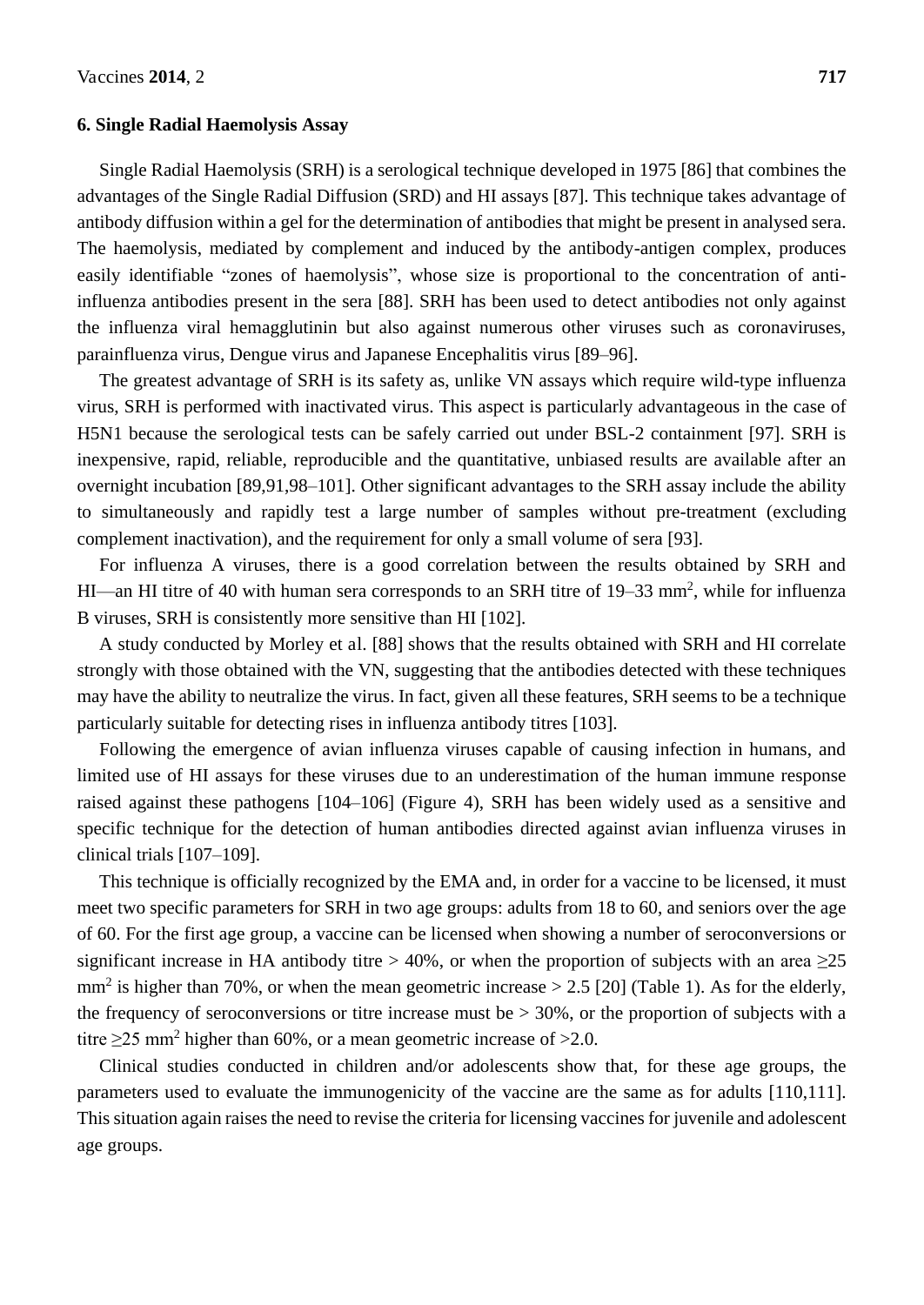**Figure 4.** Antibody titres measured by HI, VN and SRH assays after a vaccination with a non-adjuvanted vaccine or an MF59-adjuvanted influenza A/Duck/Singapore/97 (H5N3) vaccine. At each visit, the HI assay was shown to underestimate antibody responses when compared to VN and SRH assays [106].



#### **7. Neuraminidase Antibody Titration**

Neuraminidase, in addition to HA, is the other major surface glycoprotein of the influenza viruses. The primary role of NA is apparent in the later stages of the virus life cycle and involves viral release and subsequent spread from infected cells [112]. NA is immunogenic but not all antibodies directed against NA are able to block its enzymatic function [113].

NA-targeted antibodies do not have neutralizing capacity defined as an ability to prevent infection, but are instead able to significantly reduce viral replication within, and egress from, host cells. These characteristics imply that NA affects both disease occurrence and severity, as well as the spread of infection [114,115]. Unfortunately, the role of antibodies against NA in immunity has not been studied sufficiently and conflicting results have been reported by various authors [116].

The factors that have limited the study of NA are increased surface expression of viral HA compared to NA (1:4/1:2) [117], antigenic competition leading to a greater HA response upon simultaneous antigen presentation [118] and the lack of a reliable detection technique [119].

The studies conducted on NA utilise a wide variety of techniques. Some studies have measured post-vaccination Neuraminidase Inhibition (NI) activity using a fluorescent substrate (MUN), and results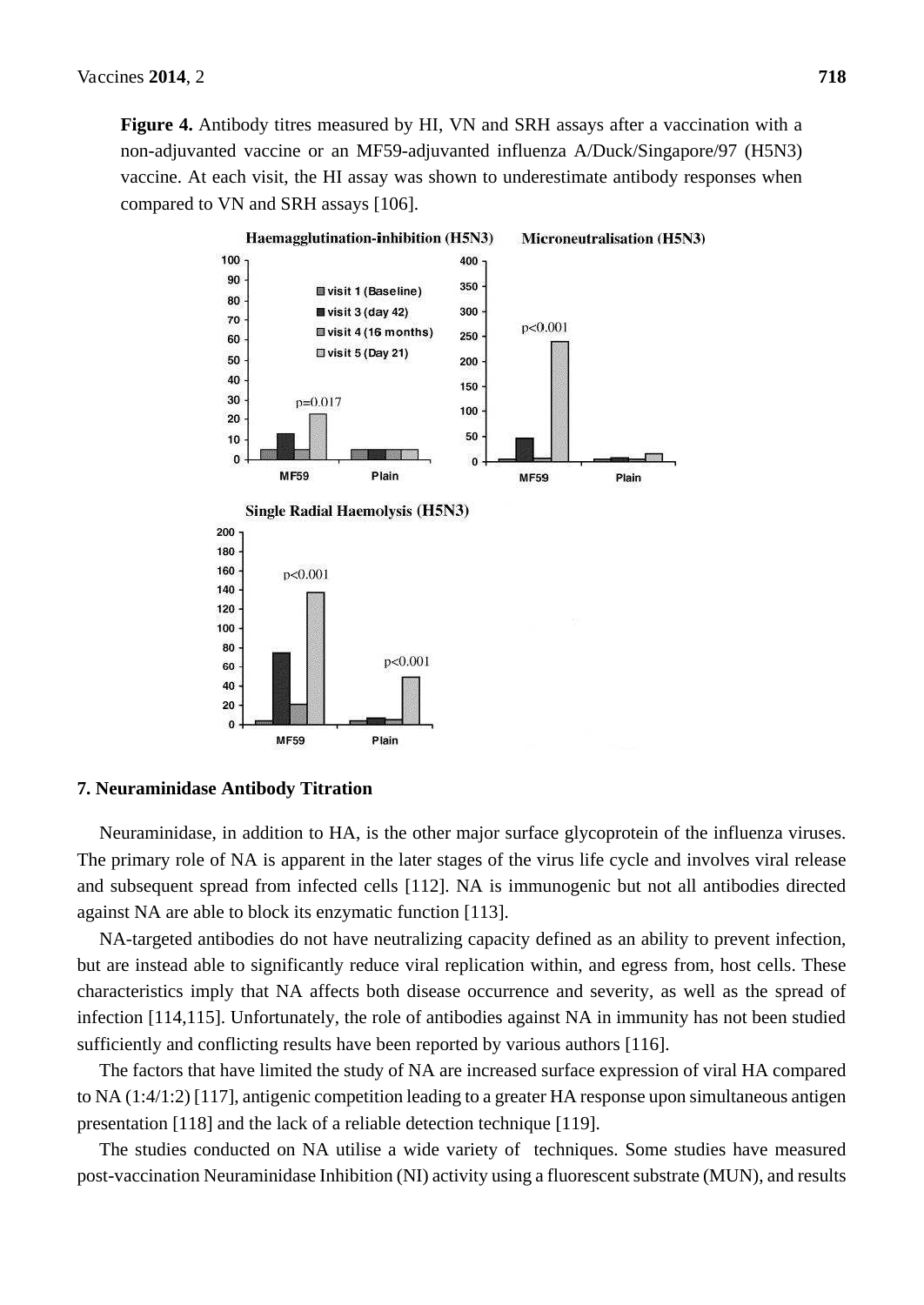reveal that data obtained using this type of test are rapid, sensitive, reproducible and quantitative, and allow for the distinction between infected and vaccinated animals [120].

Others have developed a high-throughput screening assay (Accelerated Viral Inhibition with NA AVINA) that is able to quantify viral replication through the evaluation of NA activity in cell culture wells. This technique has proven to be advantageous because it is not necessary to use specialized reagents and is relatively simple to perform. The required amount of virus for this assay is low and therefore it should be possible to carry out the assay with virus prepared in eggs, without necessitating a virus concentration step. Its characteristics make it particularly appropriate for predicting vaccine efficacy and may be extremely useful in establishing the immunogenicity of seasonal and pandemic influenza vaccines [121].

Currently, the most used technique for the quantification of antibodies against neuraminidase is the Enzyme-Linked Lectin Assay (ELLA). Originally developed by Lambré [122], the assay is based on the ability of neuraminidase to cleave sialic acid residues from a substrate (usually fetuin). The desialylation uncovers sugar residues present of the surface of fetuin, which are otherwise masked and unreachable such residues are then recognized by peanut lectin labeled with HRP. However, the potential presence of antibodies against NA in experimental samples would inhibit this process.

 Possible sources of NA for ELLA assay are: purified NA, mismatched viruses (containing HA not circulating in humans) and pseudotyped viruses.

The ELLA test is performed in microtitre plates, is able to evaluate specific antibody to NA and thus could be useful to investigate NA antigenic drift, as well as to measure the NA antibody response to vaccines. Safety, better sensitivity than the traditional thiobarbituric acid (TBA) assays and no hazardous reagents make it a promising assay for the study of NA antibody response [123,124].

However, the research conducted on NA is complicated by its instability and the lack of commercial vaccines with controlled NA activity [125]. Moreover, the instability of NA activity at certain concentrations, even a few months after production, and a variation of about 40-fold in the NA activity of different virus preparations made with similar strains have been observed, making the production of vaccines with a uniform content of NA difficult [126]. Additionally, the demand for a validated assay that can be used to measure antibody responses that can "neutralize" NA after vaccination is increasing [125].

A study conducted by Monto and Kendal [127] describes the effects linked to pre-existing antibodies directed against the NA during the onset of an influenza outbreak with a new HA subtype. In 1968, a Hong Kong type A influenza A (H3N2) virus arose, with a discrepant haemagglutinin but an unchanged neuraminidase compared to previously circulating Asian strains (H2N2). This study showed that individuals who had pre-epidemic antibodies against NA had a lower rate of influenza than those who lacked existing anti-NA antibodies. The relationship between the decrease of infection-rate and the increase of pre-existing anti-NA antibody levels provides evidence of how antibodies directed to NA could be protective during an influenza epidemic.

The immunological response to NA could be of particular importance during an influenza pandemic where the majority of the population would be HA-naïve but could have previous immunity to NA [124]. In fact, the results of some studies have shown that prior infection with influenza H1N1 2009 (H1N1pdm09) could provide immune protection against H5N1 virus, as their NA protein head region sequences are more conserved [119,128]. In particular, antibodies directed against these conserved regions of NA could help to provide a significant level of protection against the disease [129]. A further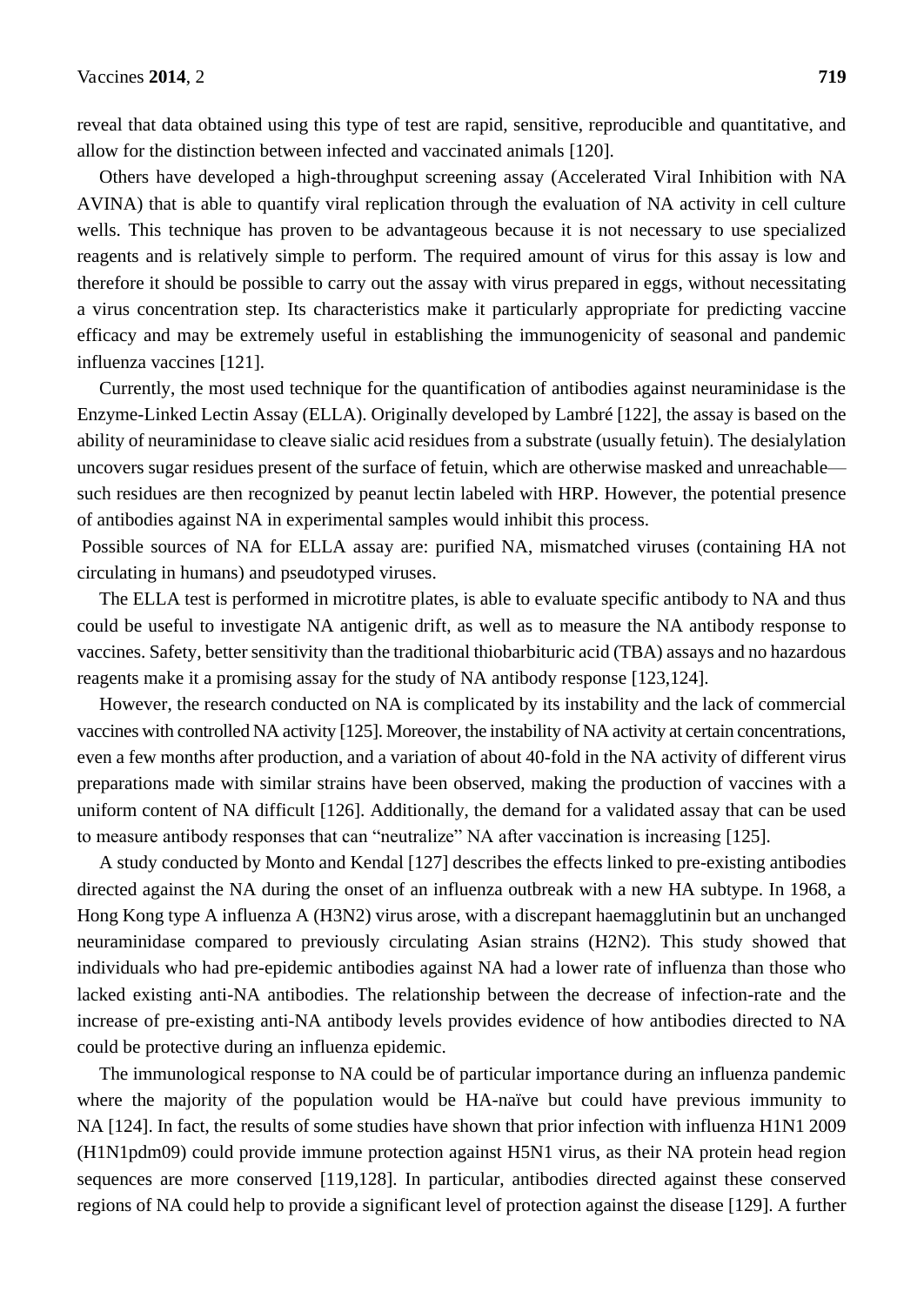study in naïve ferrets showed that cross-protection against H5N1 observed in adjuvanted seasonal trivalent or pandemic (H1N1) vaccines can be attributed to both HA and NA but the production of antibodies directed against viral NA provides a strong correlate of protection in this model [130].

The development of sufficiently powerful vaccines to maintain high levels of anti-NA antibodies in the population, to improve adaptive immune recognition during an antigenically similar influenza epidemic, is increasingly promising [127].

In 1974, Couch et al. [131] demonstrated that an inactivated, recombinant influenza virus vaccine was able to induce a monospecific antibody response to NA. This vaccine revealed itself to be antigenic, essentially non-reactogenic, and able to induce significant protection against disease. This protection was provided by a previous infection with an influenza virus that posessed an antigenically identical NA.

The currently administered whole-virus and subvirion vaccines are standardized purely on their HA content [132], despite containing both HA and NA glycoproteins, meaning that NA content variation is not controlled between vaccine batches [133].

It has been estimated that for the currently available vaccines, all TIVs contain NA antigen capable of inducing an antibody response directed against NA (antibodies that inhibit NA) while the Live Attenuated Influenza Vaccines (LAIV) induce a lower response against N1 and N2, compared to that obtained with the TIVs [16].

Although there are no analyses or content standards regarding NA antigen in approved influenza vaccines, studies show the need to include an immunogenic amount of NA in vaccines [134].

Adequate incorporation of NA in vaccines provides the potential to improve homologous immunization against influenza and to elicit expanded heterovariant immunity in the case of the emergence of an epidemic virus with unexpected antigenic changes [135], in other words the presence of NA could provide a stronger and broader immune response to influenza viruses. In addition, the incorporation of NA in vaccines could lead to a reduction of the HA dose necessary to induce a protective immune response [136].

Another advantage of NA is its slower antigenic evolution, which is evidenced by a greater stability in nature [137]. This characteristic implies that NA would be able to induce longer-lasting immunity than that provided by HA or conventional vaccines [138]. Whereas it is necessary to almost annually refresh the virus strains included in vaccines (since the antibody response is predominantly strain specific) [139], the advantage that the presence of an adequate amount of NA could offer should not be underestimated.

In addition, it has also been shown that when HA and NA are provided in equal amounts, and as purified proteins separated from other viral proteins, they are equivalent from an immunogenic viewpoint. One approach in order to elude "the antigenic competition" of the two antigens might be to even out the mixture, that is, to modify the amounts of both antigens in such a way that there is no competition. These changes may be of particular interest in the case of vaccines administered to humans, because antigen balancing may result in a more holistic immune response against influenza.

The use of purified, viral NA protein, would result in a lower toxicity than vaccines with whole, live or inactivated viruses and would not need adjuvants [138]. Kilbourne et al. [114] demonstrated the immunogenicity of a purified, non-adjuvanted influenza virus (N2) neuraminidase vaccine. A single dose of this preparation was non-reactogenic and immunogenic in primed human subjects.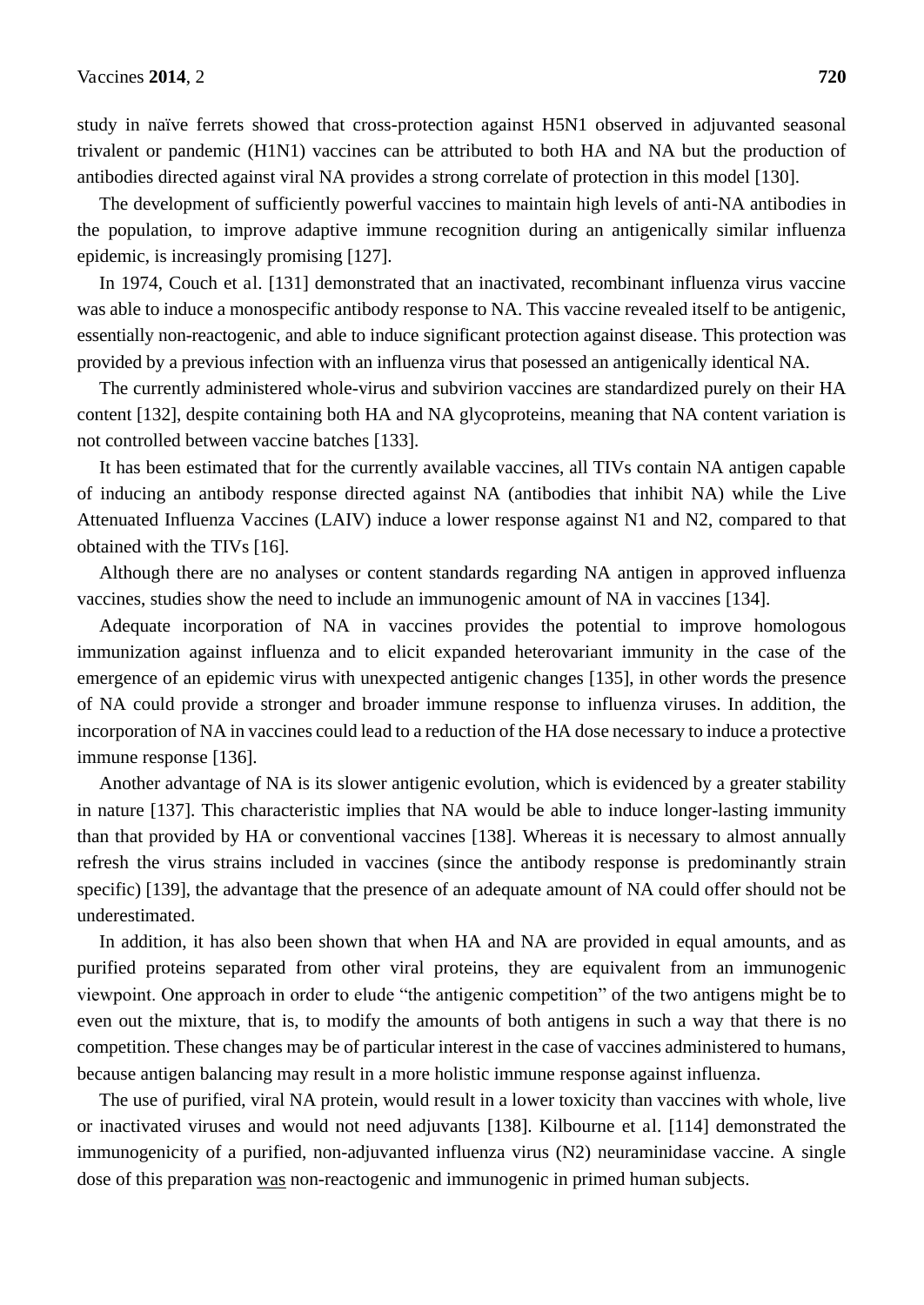In the light of recent studies and experience of the H1N1 pandemic in 2009, which epitomised the unpredictability of human influenza [139], a sustained research focus is required to investigate the protective effects and duration of antibodies elicited against NA [140].

#### **8. Cell-Mediated Immunity**

The immunity induced by current vaccines is predominantly based on antibodies capable of neutralizing pathogens [141]. The dominant role of antibodies and antibody data requests from the regulatory agencies in releasing an influenza vaccine have focused mainly on the antibody response, often overlooking cell mediated immunity [142] which is also necessary for defence against many pathogens [143].

Even if cell-mediated immunity does not appear to contribute significantly to the prevention phase of the infection, it plays an important role in viral clearance after influenza infection and may also prevent complications associated with influenza [10]. In particular, T lymphocytes play a crucial role in mediating the cellular immune response, by providing a helper antibody response and intervening directly in reducing viral replication [144].

In a mouse model, it has been shown that cytotoxic T lymphocytes (CTL) are protective against influenza viral infection and that cross-reactive CTL responses could be potentially protective against influenza viruses that present antigenic drift and that are not neutralized by antibodies [145].

In the context of T lymphocytes,  $CD8<sup>+</sup>$  T cells play an important role in virus clearance [146] and are the principal mediators of what is termed "heterosubtypic immunity" understood as a type of protection against viruses that differ serologically, provided by the cellular response to cross-reactive epitopes [147].

Whilst knowledge of the role of CD4<sup>+</sup> T cells in heterosubtypic immunity is still lacking [148], it has been shown that CD4<sup>+</sup> T cells play a crucial role not only in clearance but also in the recall of CD8<sup>+</sup> T cell responses, as well as in the maintenance of CD8<sup>+</sup> memory cells [146].

The advantage of cell-mediated immunity (T cells) is the ability of this kind of immunity to target internal proteins common to heterologous viral strains thus providing the vaccine with the capacity to induce a protective immune response against a wider range of viral strains [149]. An integration of current vaccination strategies with a "T-cell based vaccine" strategy may turn out to be highly effective [150]. In particular, the NP protein represents the major target structure for cross-reactive CTL [151].

In addition to the features listed above, the results of a study conducted by Murasko et al. [152] also consider a further important aspect of cell-mediated response and the important role it could play in the control of influenza in an elderly population group. Assuming that neutralizing antibodies are the most significant defence prior to infection, cytokine T lymphocytes eradicate the virus-infected cells. In young people, both cell-mediated and immune responses provide a defence against influenza infection, while in the elderly, the antibody response is insufficient and the role of cell-mediated response becomes fundamental in the eradication of the virus.

Beyond neutralizing antibodies, non-neutralizing antibodies have been the object of recent studies, due to their ability to provide some protection against influenza infection [153,154]. Jegaskenda et al. [155] developed a novel assay able to assess the specificity and function of antibody dependent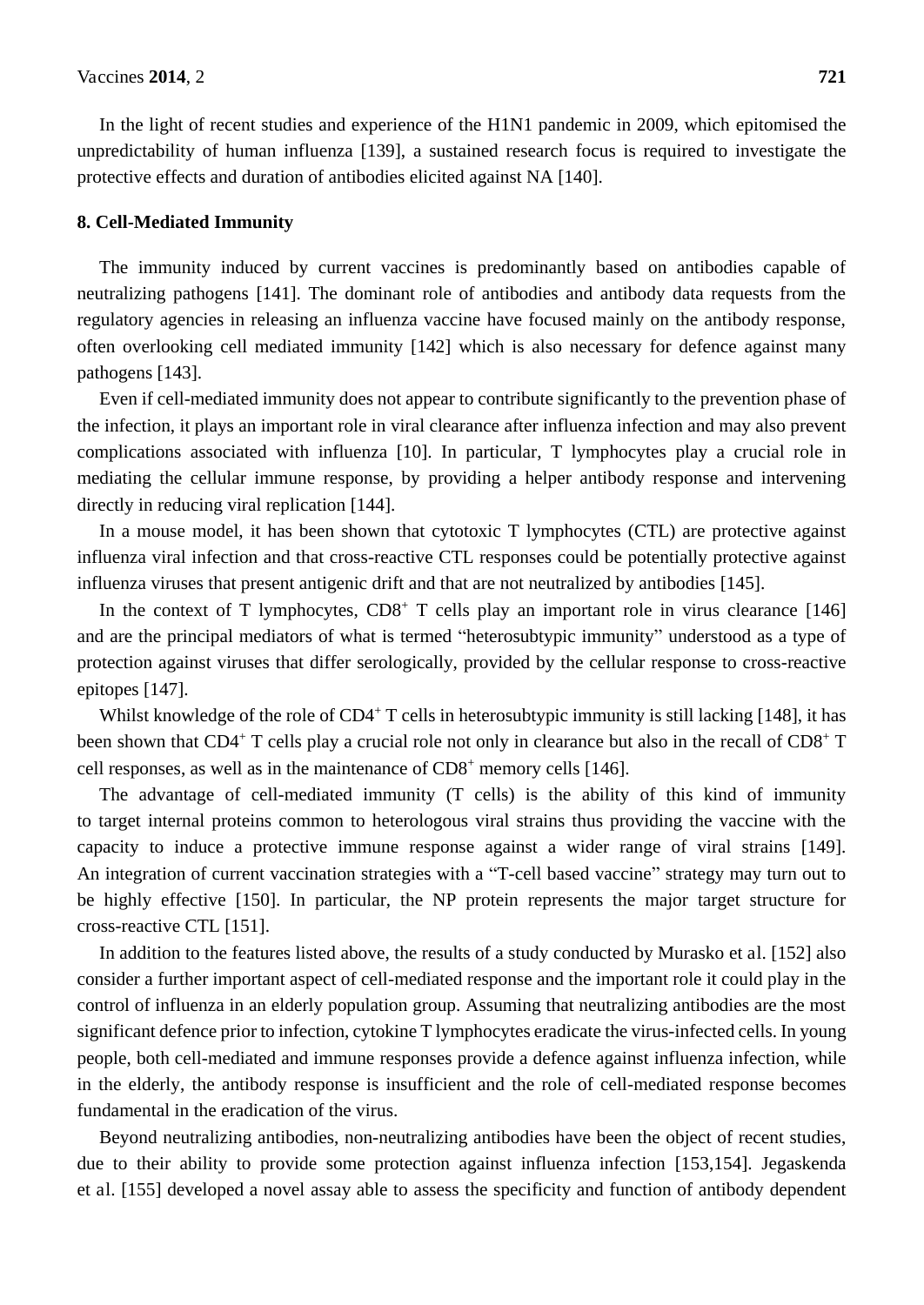cellular cytotoxicity (ADCC) specific to influenza. The ADCC antibodies against influenza virus have been identified also in absence of detectable neutralizing antibodies.

Therefore, the vaccines that promote cellular immunity may be an important alternative in combating potentially lethal and highly pathogenic influenza viruses, as well as providing help in preventing an influenza pandemic by promoting strong memory CTL activity, in conjunction with the antibody-based approach already underway [149].

#### **9. Conclusions**

The influenza virus has decimated populations throughout the world since ancient times [156] and still remains one of the most serious and persistent health problems for humanity, due to high rates of morbidity and significant economic cost [157].

The characteristic that makes influenza viruses exceptional is their ability to evade host immunity and cause recurrent annual outbreaks, and at irregular intervals major global pandemics, due to the introduction of antigenically new viruses in a immunologically naïve human population [158].

Vaccination has historically been a pillar for infection control [159] and provides both direct and indirect effects [160]. The direct effects are exhibited in a decreased susceptibility towards the disease by recipients, which implies a reduction in the probability of disease contraction. Indirect effects include a reduced risk of disease in both vaccinated and unvaccinated persons. Therefore, when an uninfected person comes into contact with someone infected, the likelihood of disease transmission is lower, compared to in the absence of vaccination.

In order for a vaccine to be licenced, it must meet at least one of three criteria required by the EMA, depending on the age group [20]. Children and adolescents represent a crucial point because the vaccination is also recommended for these cohorts [21], but they are not yet included as age groups in the official criteria used to authorize a vaccine.

The question raised by Black et al. [41] is an essential starting point in analysing the current situation regarding juvenile vaccination, as data for this age cohort showed that the conventional HI titre of 40 provided only 22% protection from clinical infection. It is increasingly necessary to have adequate criteria specific for children, in order to licence a vaccine. Also, given that children and adolescents are widely vaccinated in the event of a pandemic, it would be optimal to administer a vaccine type and dosage specific to this age group, so as to curtail outbreak severity.

The criteria currently in use require revision in light of the aforementioned situation, and because criteria validity may be discrepant between seasonal and pandemic influenza vaccines [161]. Furthermore, it has yet to be confirmed whether correlates of protection provided by egg-derived vaccines can also be applied to cell-culture derived vaccines [162].

Another aspect that should not be underestimated concerns vaccine formulations and in turn, the related serological correlates. At present, correlates of protection for influenza vaccines lack adequacy with regards to LAIV vaccines, and thus guidelines cannot be applied for these formulations [123,163].

Given the importance of vaccination in order to protect humanity from disease, a critique of the current situation is necessary and criteria required for official vaccine dissemination need to be updated. Malleability of criteria between vaccine types and target populations would also be desirable, given the complicated state of play within vaccine administration. Each individual target population has different immunologic conditions and varying levels of prior exposure to the virus, making it inevitably necessary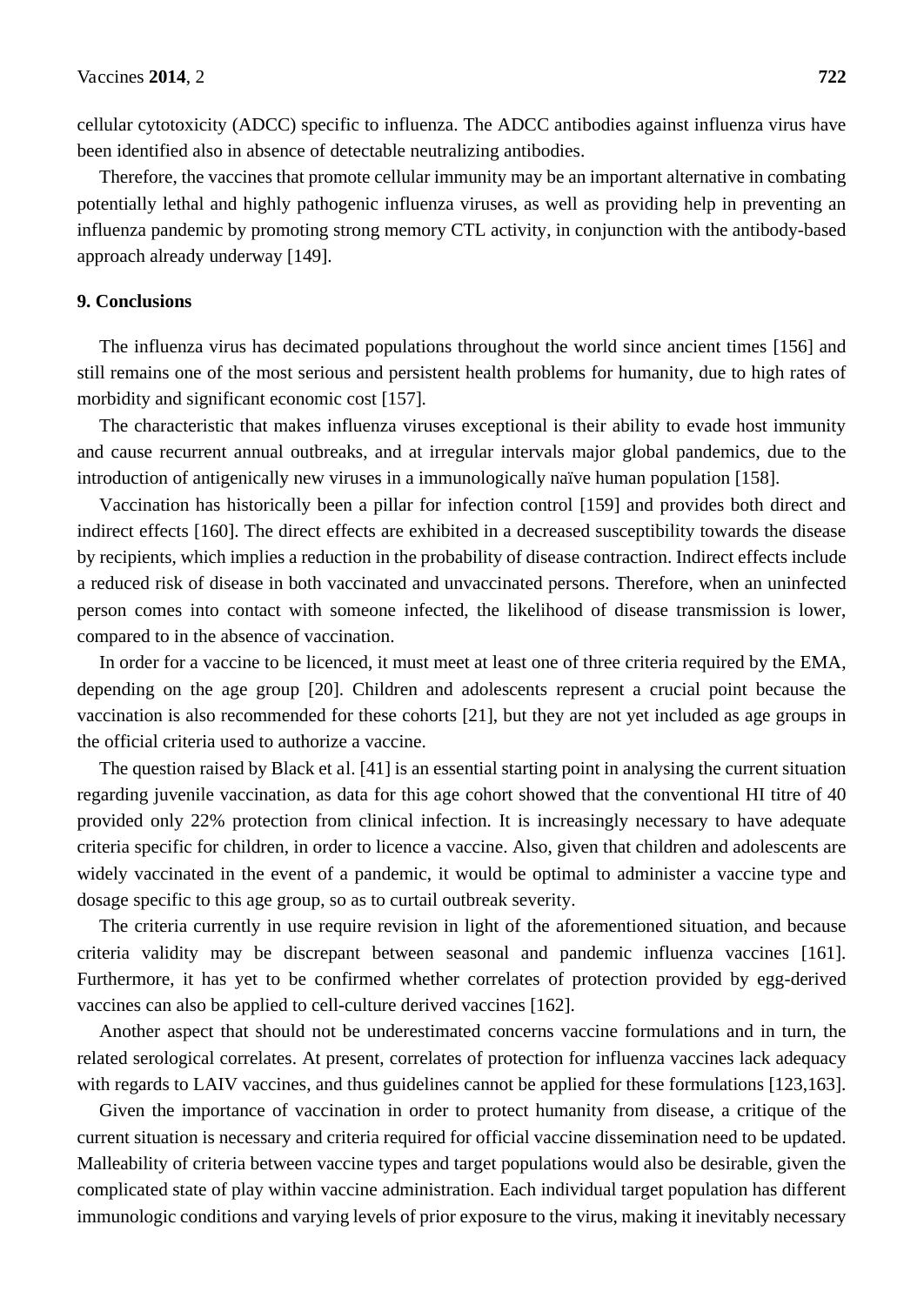to expand upon the two age groups currently considered in official EMA criteria. Besides extending vaccination to additional age groups, the technical support provided by the VN, NA activity and Cell-Mediated Immunity (CMI) could prove useful. VN assays using live virus and pseudotypes would both need to be regulated so that these assays can be officially used for vaccine licencing, in order to serologically prepare for the emergence of new influenza viruses. The NA activity and CMI require further study, considering the significant benefits they could offer to vaccine effectiveness.

#### **Author Contributions**

All authors contributed to the writing and revisions of the manuscript.

#### **Conflicts of Interest**

The authors declare no conflict of interest.

#### **References**

- 1. Hilleman, M.R. Realities and enigmas of human viral influenza: Pathogenesis, epidemiology and control. Vaccine **2002**, 20, 3068–3087.
- 2. Van Essen, G.A.; Palache, A.M.; Forleo, E.; Fedson, D.S. Influenza vaccination in 2000: Recommendations and vaccine use in 50 developed and rapidly developing countries. Vaccine **2003**, 21, 1780–1785.
- 3. Centers for Disease Control and Prevention (CDC). Prevention and control of Influenza. Recommendations of the Advisory Committee on Immunization Practices (ACIP). Available online: http://www.cdc.gov/mmwr/preview/mmwrhtml/rr5208a1.htm (accessed on 04 November 2013).
- 4. Monto, A.S. Vaccines and antiviral drugs in pandemic preparedness. Emerg. Infect. Dis. **2006**, 12, 55–60.
- 5. Fedson, D.S.; Opal, S.M. The controversy over H5N1 transmissibility research: An opportunity to define a practical response to a global threat. Hum. Vaccin. Immunother. **2013**, 9, 977–986.
- 6. Geeraedts, F.; Saluja, V.; ter Veer, W.; Amorij, J.P.; Frijlink, H.W.; Wilschut, J.; Hinrichs, W.L.; Huckriede, A. Preservation of the immunogenicity of dry-powder influenza H5N1 whole inactivated virus vaccine at elevated storage temperatures. AAPS J. **2010**, 12, 215–222.
- 7. Onions, D.; Egan, W.; Jarrett, R.; Novicki, D.; Gregersen, J.P. Validation of the safety of MDCK cells as a substrate for the production of a cell-derived influenza vaccine. Biologicals **2010**, 38, 544–551.
- 8. Montomoli, E.; Capecchi, B.; Hoschler, K. Correlates of Protection against Influenza. In Influenza Vaccines for the Future; Schmidt, A., Weber, O., Kaufmann, S.H.E., Eds.; Springer: Basel, Switaland, 2011.
- 9. Beyer, W.E.; Palache, A.M.; de Jong, J.C.; Osterhaus, A.D. Cold-adapted live influenza vaccine versus inactivated vaccine: Systemic vaccine reactions, local and systemic antibody response, and vaccine efficacy. A meta-analysis. Vaccine **2002**, 20, 1340–1353.
- 10. Cox, R.J.; Brokstad, K.A.; Ogra, P. Influenza virus: Immunity and vaccination strategies. Comparison of the immune response to inactivated and live, attenuated influenza vaccines. Scand. J. Immunol. **2004**, 59, 1–15.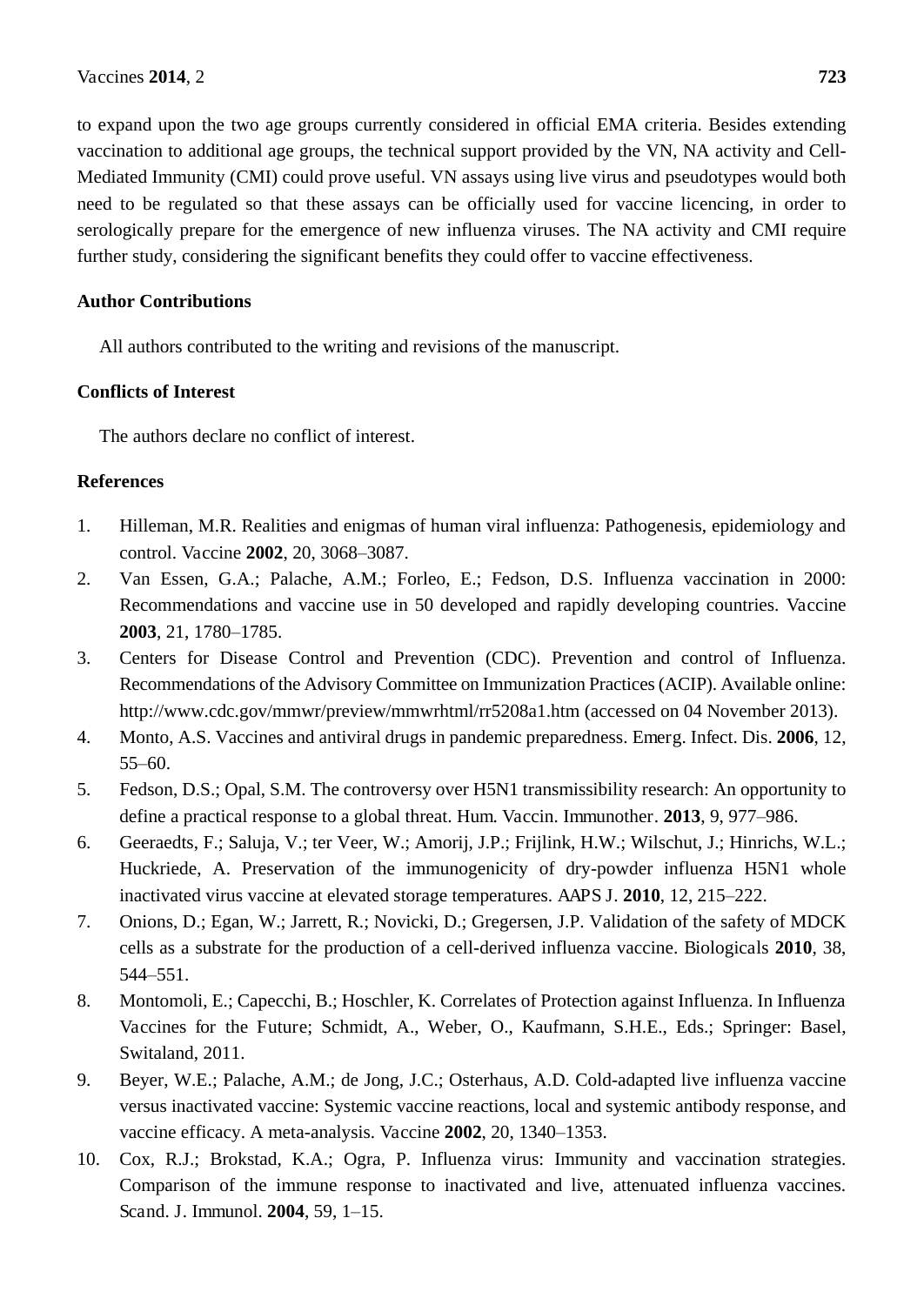- 11. Hobson, D.; Curry, R.L.; Beare, A.S.; Ward-Gardner, A. The role of serum haemagglutinationinhibiting antibody in protection against challenge infection with influenza A2 and B viruses. J. Hyg. (Lond.) **1972**, 70, 767–777.
- 12. Coudeville, L.; Bailleux, F.; Riche, B.; Megas, F.; Andre, P.; Ecochard, R. Relationship between haemagglutination-inhibiting antibody titres and clinical protection against influenza: Development and application of a bayesian random-effects model. BMC Med. Res. Methodol. **2010**, doi:10.1186/1471-2288-10-18.
- 13. Howard, M.K.; Sabarth, N.; Savidis-Dacho, H.; Portsmouth, D.; Kistner, O.; Kreil, T.R.; Ehrlich, H.J.; Barrett, P.N. H5N1 whole-virus vaccine induces neutralizing antibodies in humans which are protective in a mouse passive transfer model. PLoS One **2011**, 6, e23791.
- 14. Gross, P.A.; Davis, A.E. Neutralization test in influenza: Use in individuals without hemagglutination inhibition antibody. J. Clin. Microbiol. **1979**, 10, 382–384.
- 15. Stephenson, I.; Heath, A.; Major, D.; Newman, R.W.; Hoschler, K.; Junzi, W.; Katz, J.M.; Weir, J.P.; Zambon, M.C.; Wood, J.M. Reproducibility of serologic assays for influenza virus A (H5N1). Emerg. Infect. Dis. **2009**, 15, 1252–1259.
- 16. Couch, R.B.; Atmar, R.L.; Keitel, W.A.; Quarles, J.M.; Wells, J.; Arden, N.; Nino, D. Randomized comparative study of the serum antihemagglutinin and antineuraminidase antibody responses to six licensed trivalent influenza vaccines. Vaccine **2012**, 31, 190–195.
- 17. Sultana, I.; Yang, K.; Getie-Kebtie, M.; Couzens, L.; Markoff, L.; Alterman, M.; Eichelberger, M.C. Stability of neuraminidase in inactivated influenza vaccines. Vaccine **2014**, 32, 2225–2230.
- 18. Van Assen, S.; de Haan, A.; Holvast, A.; Horst, G.; Gorter, L.; Westra, J.; Kallenberg, C.G.; Telgt, D.S.; Palache, A.M.; Giezeman, K.M.; et al. Cell-mediated immune responses to inactivated trivalent influenza-vaccination are decreased in patients with common variable immunodeficiency. Clin. Immunol. **2011**, 141, 161–168.
- 19. Skowronski, D.M.; Hottes, T.S.; McElhaney, J.E.; Janjua, N.Z.; Sabaiduc, S.; Chan, T.; Gentleman, B.; Purych, D.; Gardy, J.; Patrick, D.M.; et al. Immuno-epidemiologic correlates of pandemic H1N1 surveillance observations: Higher antibody and lower cell-mediated immune responses with advanced age. J. Infect. Dis. **2011**, 203, 158–167.
- 20. Note for Guidance on Harmonisation of Requirements for Influenza Vaccines; The European Agency for the Evaluation of Medicinal Products (EMEA): London, UK, 1996.
- 21. Center for Disease Control and Prevention. Prevention and Control of Influenza. Recommendations of the Advisory Committee on Immunization Practices (ACIP). Available online: http://www.cdc.gov/mmwr/preview/mmwrhtml/rr5510a1.htm (accessed on 4 November 2013).
- 22. McCullers, J.A.; Huber, V.C. Correlates of vaccine protection from influenza and its complications. Hum. Vaccin. Immunother. **2012**, 8, 34–44.
- 23. Rothberg, M.B.; Haessler, S.D.; Brown, R.B. Complications of viral influenza. Am. J. Med. **2008**, 121, 258–264.
- 24. Plotkin, S.A.; Gilbert, P.B. Nomenclature for immune correlates of protection after vaccination. Clin. Infect. Dis. **2012**, 54, 1615–1617.
- 25. Qin, L.; Gilbert, P.B.; Corey, L.; McElrath, M.J.; Self, S.G. A framework for assessing immunological correlates of protection in vaccine trials. J. Infect. Dis. **2007**, 196, 1304–1312.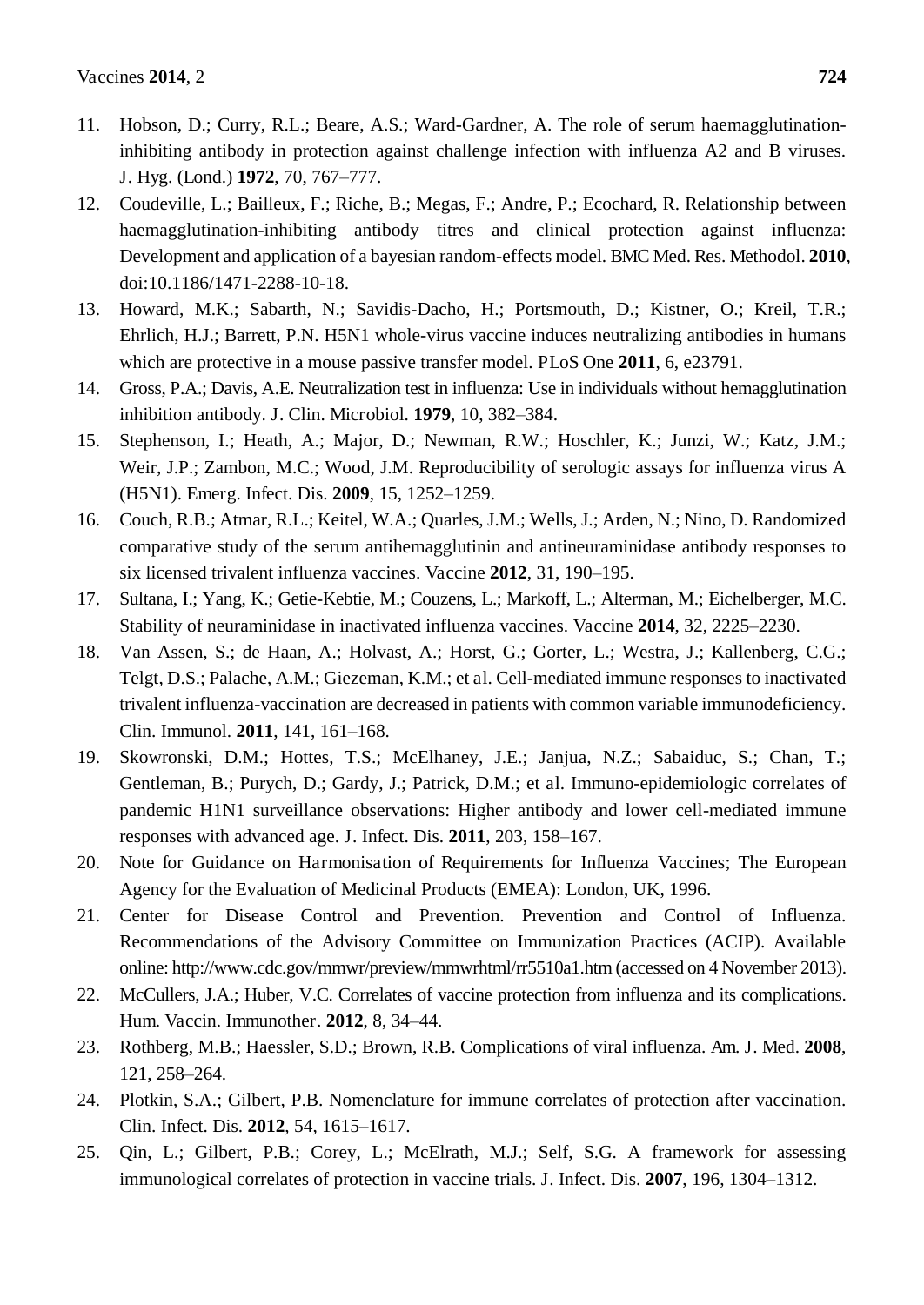- 26. Hannoun, C.; Megas, F.; Piercy, J. Immunogenicity and protective efficacy of influenza vaccination. Virus Res. **2004**, 103, 133–138.
- 27. Fox, J.P.; Cooney, M.K.; Hall, C.E.; Foy, H.M. Influenzavirus infections in Seattle families, 1975–1979. II. Pattern of infection in invaded households and relation of age and prior antibody to occurrence of infection and related illness. Am. J. Epidemiol. **1982**, 116, 228–242.
- 28. Ng, S.; Fang, V.J.; Ip, D.K.; Chan, K.H.; Leung, G.M.; Peiris, J.S.; Cowling, B.J. Estimation of the association between antibody titers and protection against confirmed influenza virus infection in children. J. Infect. Dis. **2013**, 208, 1320–1324.
- 29. Plotkin, S.A. Vaccines: Correlates of vaccine-induced immunity. Clin. Infect. Dis. **2008**, 47, 401–409.
- 30. Plotkin, S.A. Correlates of protection induced by vaccination. Clin. Vaccine Immunol. **2010**, 17, 1055–1065.
- 31. Chen, R.T.; Orenstein, W.A. Epidemiologic methods in immunization programs. Epidemiol. Rev. **1996**, 18, 99–117.
- 32. Dunning, A.J. A model for immunological correlates of protection. Stat. Med. **2006**, 25, 1485–1497.
- 33. Centers for Disease Control and Prevention (CDC). Flu Vaccine Effectiveness: Questions and Answers for Health Professionals. Available online: http://www.cdc.gov/flu/professionals/ vaccination/effectivenessqa.htm (accessed on 10 November 2013).
- 34. Halloran, M.E.; Longini, I.M., Jr.; Struchiner, C.J. Surrogates of Protection. In Design and Analysis of Vaccine Studies; Springer: New York, USA, 2009.
- 35. Sadoff, J.C.; Wittes, J. Correlates, surrogates, and vaccines. J. Infect. Dis. **2007**, 196, 1279–1281.
- 36. Cross, G. Hemagglutination inhibition assays. Semin. Avian Exotic Pet Med. **2002**, 11, 15–18.
- 37. World Health Organization (WHO). Manual for the laboratory diagnosis and virological surveillance of influenza. 2011; Available online: http://whqlibdoc.who.int/publications/2011/ 9789241548090\_eng.pdf (accessed on 10 November 2013).
- 38. Nauta, J.J.; Beyer, W.E.; Osterhaus, A.D. On the relationship between mean antibody level, seroprotection and clinical protection from influenza. Biologicals **2009**, 37, 216–221.
- 39. De Jong, J.C.; Palache, A.M.; Beyer, W.E.; Rimmelzwaan, G.F.; Boon, A.C.; Osterhaus, A.D. Haemagglutination-inhibiting antibody to influenza virus. Dev. Biol. (Basel) **2003**, 115, 63–73.
- 40. Noah, D.L.; Hill, H.; Hines, D.; White, E.L.; Wolff, M.C. Qualification of the hemagglutination inhibition assay in support of pandemic influenza vaccine licensure. Clin. Vaccine Immunol. **2009**, 16, 558–566.
- 41. Black, S.; Nicolay, U.; Vesikari, T.; Knuf, M.; del Giudice, G.; della Cioppa, G.; Tsai, T.; Clemens, R.; Rappuoli, R. Hemagglutination inhibition antibody titers as a correlate of protection for inactivated influenza vaccines in children. Pediatr. Infect. Dis. J. **2011**, 30, 1081–1085.
- 42. Ambrose, C.S. Efficacy and correlates of protection for cell culture-derived and egg-derived inactivated influenza vaccines in younger adults. Expert Rev. Vaccines **2011**, 10, 1127–1130.
- 43. Granstrom, M.; Voordouw, A.C. Registration of influenza vaccines for children in Europe. Vaccine **2011**, 29, 7572–7575.
- 44. Cosma, A.; Buhler, S.; Nagaraj, R.; Staib, C.; Hammarin, A.L.; Wahren, B.; Goebel, F.D.; Erfle, V.; Sutter, G. Neutralization assay using a modified vaccinia virus Ankara vector expressing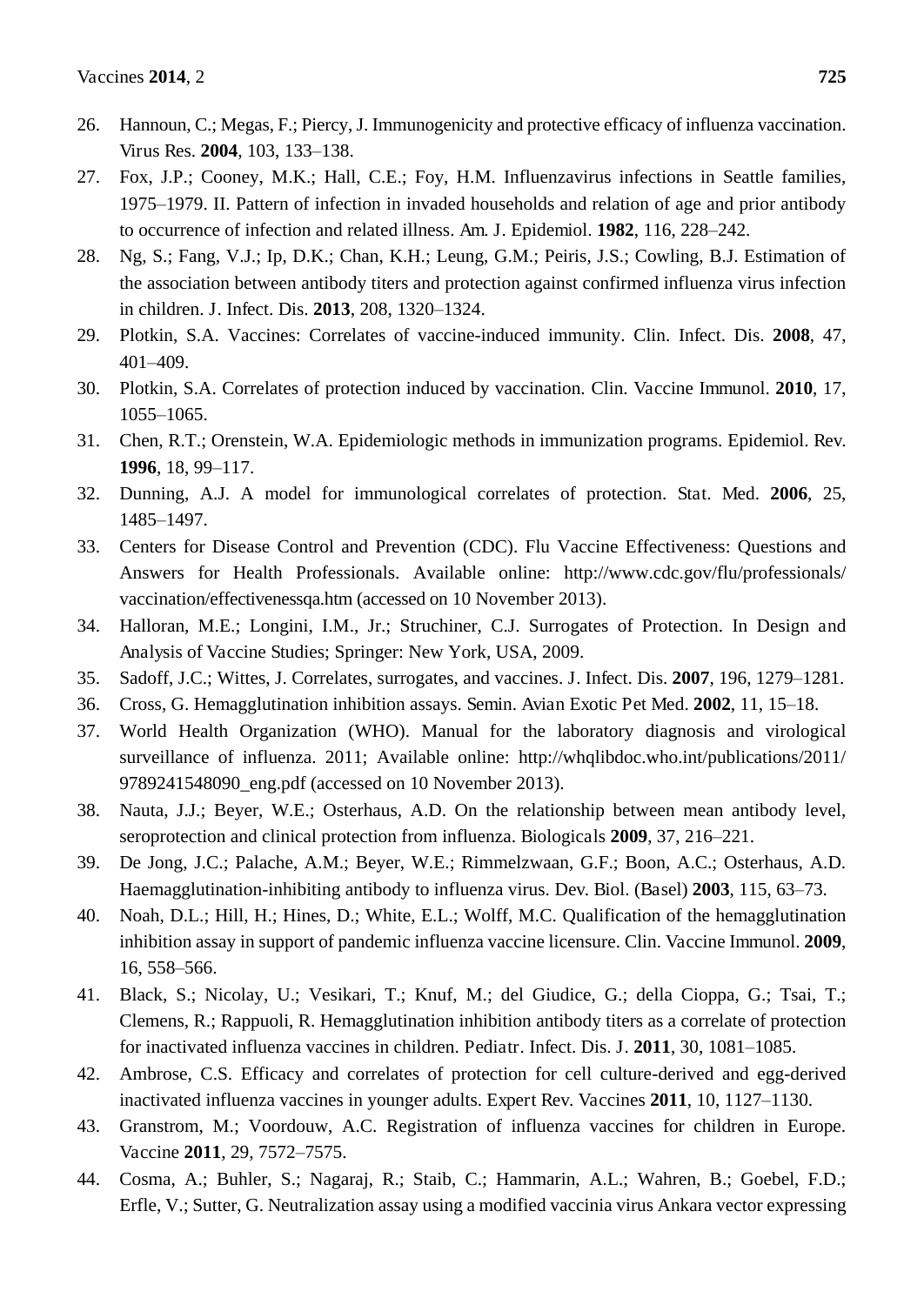the green fluorescent protein is a high-throughput method to monitor the humoral immune response against vaccinia virus. Clin. Diagn. Lab. Immunol. **2004**, 11, 406–410.

- 45. Van der Velden, M.V.; Aichinger, G.; Pollabauer, E.M.; Low-Baselli, A.; Fritsch, S.; Benamara, K.; Kistner, O.; Muller, M.; Zeitlinger, M.; Kollaritsch, H.; et al. Cell culture (Vero cell) derived whole-virus non-adjuvanted H5N1 influenza vaccine induces long-lasting cross-reactive memory immune response: Homologous or heterologous booster response following two dose or single dose priming. Vaccine **2012**, 30, 6127–6135.
- 46. Adamson, W.E.; McGregor, E.C.; Kavanagh, K.; McMenamin, J.; McDonagh, S.; Molyneaux, P.J.; Templeton, K.E.; Carman, W.F. Population exposure to a novel influenza A virus over three waves of infection. J. Clin. Virol. **2011**, 52, 300–303.
- 47. Frank, A.L.; Puck, J.; Hughes, B.J.; Cate, T.R. Microneutralization test for influenza A and B and parainfluenza 1 and 2 viruses that uses continuous cell lines and fresh serum enhancement. J. Clin. Microbiol. **1980**, 12, 426–432.
- 48. Harmon, M.W.; Rota, P.A.; Walls, H.H.; Kendal, A.P. Antibody response in humans to influenza virus type B host-cell-derived variants after vaccination with standard (egg-derived) vaccine or natural infection. J. Clin. Microbiol. **1988**, 26, 333–337.
- 49. Ansaldi, F.; Bacilieri, S.; Amicizia, D.; Valle, L.; Banfi, F.; Durando, P.; Sticchi, L.; Gasparini, R.; Icardi, G.; Crovari, P. Antigenic characterisation of influenza B virus with a new microneutralisation assay: Comparison to haemagglutination and sequence analysis. J. Med. Virol. **2004**, 74, 141–146.
- 50. Rowe, T.; Abernathy, R.A.; Hu-Primmer, J.; Thompson, W.W.; Lu, X.; Lim, W.; Fukuda, K.; Cox, N.J.; Katz, J.M. Detection of antibody to avian influenza A (H5N1) virus in human serum by using a combination of serologic assays. J. Clin. Microbiol. **1999**, 37, 937–943.
- 51. Ehrlich, H.J.; Muller, M.; Oh, H.M.; Tambyah, P.A.; Joukhadar, C.; Montomoli, E.; Fisher, D.; Berezuk, G.; Fritsch, S.; Low-Baselli, A.; et al. A clinical trial of a whole-virus H5N1 vaccine derived from cell culture. N. Engl. J. Med. **2008**, 358, 2573–2584.
- 52. Veguilla, V.; Hancock, K.; Schiffer, J.; Gargiullo, P.; Lu, X.; Aranio, D.; Branch, A.; Dong, L.; Holiday, C.; Liu, F.; et al. Sensitivity and specificity of serologic assays for detection of human infection with 2009 pandemic H1N1 virus in U.S. populations. J. Clin. Microbiol. **2011**, 49, 2210–2215.
- 53. Sui, J.; Hwang, W.C.; Perez, S.; Wei, G.; Aird, D.; Chen, L.M.; Santelli, E.; Stec, B.; Cadwell, G.; Ali, M.; et al. Structural and functional bases for broad-spectrum neutralization of avian and human influenza A viruses. Nat. Struct. Mol. Biol. **2009**, 16, 265–273.
- 54. Miller, E.; Hoschler, K.; Hardelid, P.; Stanford, E.; Andrews, N.; Zambon, M. Incidence of 2009 pandemic influenza A H1N1 infection in England: A cross-sectional serological study. Lancet **2010**, 375, 1100–1108.
- 55. Hakim, H.; Allison, K.J.; van de Velde, L.A.; Li, Y.; Flynn, P.M.; McCullers, J.A. Immunogenicity and safety of inactivated monovalent 2009 H1N1 influenza A vaccine in immunocompromised children and young adults. Vaccine **2012**, 30, 879–885.
- 56. Huber, V.C.; McKeon, R.M.; Brackin, M.N.; Miller, L.A.; Keating, R.; Brown, S.A.; Makarova, N.; Perez, D.R.; Macdonald, G.H.; McCullers, J.A. Distinct contributions of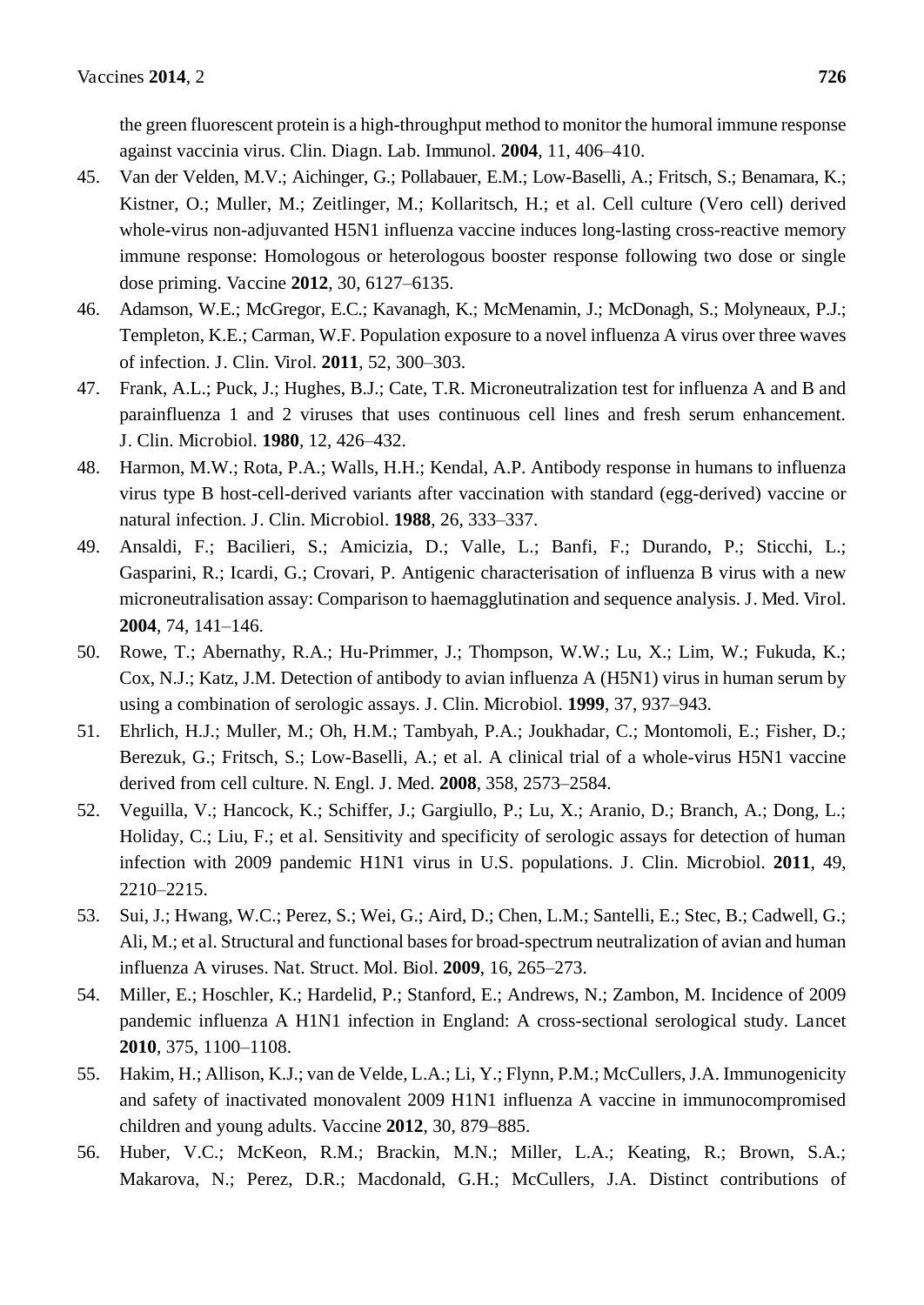vaccine-induced immunoglobulin G1 (IgG1) and IgG2a antibodies to protective immunity against influenza. Clin. Vaccine Immunol. **2006**, 13, 981–990.

- 57. Stephenson, I.; Das, R.G.; Wood, J.M.; Katz, J.M. Comparison of neutralising antibody assays for detection of antibody to influenza A/H3N2 viruses: An international collaborative study. Vaccine **2007**, 25, 4056–4063.
- 58. World Health Organization (WHO). Recommendations and laboratory procedures for detection of avian influenza A(H5N1) virus in specimens from suspected human cases, 2007. Available online: http://www.who.int/influenza/resources/documents/RecAIlabtestsAug07.pdf (accessed on 11 November 2013).
- 59. Cox, R.J.; Pedersen, G.; Madhun, A.S.; Svindland, S.; Saevik, M.; Breakwell, L.; Hoschler, K.; Willemsen, M.; Campitelli, L.; Nostbakken, J.K.; et al. Evaluation of a virosomal H5N1 vaccine formulated with Matrix M adjuvant in a phase I clinical trial. Vaccine **2011**, 29, 8049–8059.
- 60. Galli, G.; Medini, D.; Borgogni, E.; Zedda, L.; Bardelli, M.; Malzone, C.; Nuti, S.; Tavarini, S.; Sammicheli, C.; Hilbert, A.K.; et al. Adjuvanted H5N1 vaccine induces early CD4+ T cell response that predicts long-term persistence of protective antibody levels. Proc. Natl. Acad. Sci. USA **2009**, 106, 3877–3882.
- 61. Allwinn, R.; Geiler, J.; Berger, A.; Cinatl, J.; Doerr, H.W. Determination of serum antibodies against swine-origin influenza A virus H1N1/09 by immunofluorescence, haemagglutination inhibition, and by neutralization tests: How is the prevalence rate of protecting antibodies in humans? Med. Microbiol. Immunol. **2010**, 199, 117–121.
- 62. Hancock, K.; Veguilla, V.; Lu, X.; Zhong, W.; Butler, E.N.; Sun, H.; Liu, F.; Dong, L.; DeVos, J.R.; Gargiullo, P.M.; et al. Cross-reactive antibody responses to the 2009 pandemic H1N1 influenza virus. N. Engl. J. Med. **2009**, 361, 1945–1952.
- 63. Stephenson, I.; Wood, J.M.; Nicholson, K.G.; Charlett, A.; Zambon, M.C. Detection of anti-H5 responses in human sera by HI using horse erythrocytes following MF59-adjuvanted influenza A/Duck/Singapore/97 vaccine. Virus Res. **2004**, 103, 91–95.
- 64. Kayali, G.; Setterquist, S.F.; Capuano, A.W.; Myers, K.P.; Gill, J.S.; Gray, G.C. Testing human sera for antibodies against avian influenza viruses: Horse RBC hemagglutination inhibition vs. microneutralization assays. J. Clin. Virol. **2008**, 43, 73–78.
- 65. Okuno, Y.; Tanaka, K.; Baba, K.; Maeda, A.; Kunita, N.; Ueda, S. Rapid focus reduction neutralization test of influenza A and B viruses in microtiter system. J. Clin. Microbiol. **1990**, 28, 1308–1313.
- 66. Leroux-Roels, I.; Leroux-Roels, G. Current status and progress of prepandemic and pandemic influenza vaccine development. Expert Rev. Vaccines **2009**, 8, 401–423.
- 67. Temperton, N.J.; Hoschler, K.; Major, D.; Nicolson, C.; Manvell, R.; Hien, V.M.; Do, Q.H.; de Jong, M.; Zambon, M.; Takeuchi, Y.; et al. A sensitive retroviral pseudotype assay for influenza H5N1-neutralizing antibodies. Influenza Other Respir. Viruses **2007**, 1, 105–112.
- 68. Garcia, J.M.; Lai, J.C. Production of influenza pseudotyped lentiviral particles and their use in influenza research and diagnosis: An update. Expert Rev. Anti Infect. Ther. **2011**, 9, 443–455.
- 69. Molesti, E.; Milani, A.; Terregino, C.; Cattoli, G.; Temperton, N.J. Comparative serological assays for the study of H5 and H7 avian influenza viruses. Influenza Res. Treat. **2013**, doi:10.1155/2013/286158.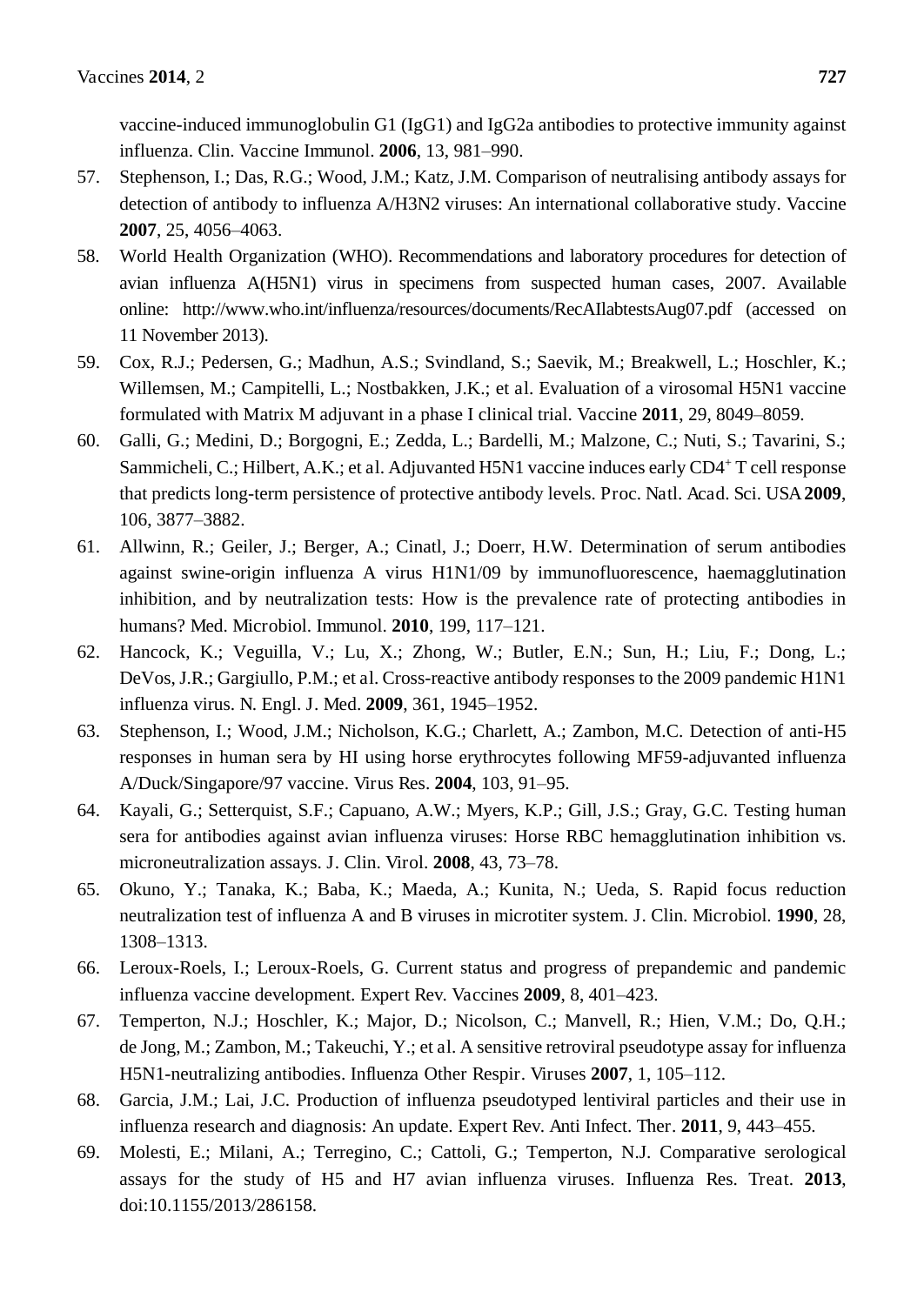- 70. Bottcher, E.; Matrosovich, T.; Beyerle, M.; Klenk, H.D.; Garten, W.; Matrosovich, M. Proteolytic activation of influenza viruses by serine proteases TMPRSS2 and HAT from human airway epithelium. J. Virol. **2006**, 80, 9896–9898.
- 71. Ferrara, F.; Molesti, E.; Bottcher-Friebertshauser, E.; Cattoli, G.; Corti, D.; Scott, S.D.; Temperton, N.J. The human Transmembrane Protease Serine 2 is necessary for the production of Group 2 influenza A virus pseudotypes. J. Mol. Genet. Med. **2012**, 7, 309–314.
- 72. Scott, S.; Molesti, E.; Temperton, N.; Ferrara, F.; Bottcher-Friebertshauser, E.; Daly, J. The use of equine influenza pseudotypes for serological screening. J. Mol. Genet. Med. **2012**, 6, 304–308.
- 73. Molesti, E.; Wright, E.; Terregino, C.; Rahman, R.; Cattoli, G.; Temperton, N. Multiplex evaluation of influenza neutralizing antibodies with potential applicability to in-field serological studies. J. Immunol. Res. **2014**, [doi:10.1155/2014/457932.](http://dx.doi.org/10.1155/2014/457932)
- 74. Alberini, I.; del Tordello, E.; Fasolo, A.; Temperton, N.J.; Galli, G.; Gentile, C.; Montomoli, E.; Hilbert, A.K.; Banzhoff, A.; del Giudice, G.; et al. Pseudoparticle neutralization is a reliable assay to measure immunity and cross-reactivity to H5N1 influenza viruses. Vaccine **2009**, 27, 5998–6003.
- 75. Corti, D.; Suguitan, A.L., Jr.; Pinna, D.; Silacci, C.; Fernandez-Rodriguez, B.M.; Vanzetta, F.; Santos, C.; Luke, C.J.; Torres-Velez, F.J.; Temperton, N.J.; et al. Heterosubtypic neutralizing antibodies are produced by individuals immunized with a seasonal influenza vaccine. J. Clin. Investig. **2010**, 120, 1663–1673.
- 76. Garcia, J.M.; Lagarde, N.; Ma, E.S.; de Jong, M.D.; Peiris, J.S. Optimization and evaluation of an influenza A (H5) pseudotyped lentiviral particle-based serological assay. J. Clin. Virol. **2010**, 47, 29–33.
- 77. Garcia, J.M.; Pepin, S.; Lagarde, N.; Ma, E.S.; Vogel, F.R.; Chan, K.H.; Chiu, S.S.; Peiris, J.S. Heterosubtype neutralizing responses to influenza A (H5N1) viruses are mediated by antibodies to virus haemagglutinin. PLoS One **2009**, 4, e7918.
- 78. Hultberg, A.; Temperton, N.J.; Rosseels, V.; Koenders, M.; Gonzalez-Pajuelo, M.; Schepens, B.; Ibanez, L.I.; Vanlandschoot, P.; Schillemans, J.; Saunders, M.; et al. Llama-derived single domain antibodies to build multivalent, superpotent and broadened neutralizing anti-viral molecules. PLoS One **2011**, 6, e17665.
- 79. Li, Z.; Ma, C.; Liu, Z.; He, W. Serologic cross-reactivity among humans and birds infected with highly pathogenic avian influenza A subtype H5N1 viruses in China. Immunol. Lett. **2011**, 135, 59–63.
- 80. Wang, W.; Butler, E.N.; Veguilla, V.; Vassell, R.; Thomas, J.T.; Moos, M., Jr.; Ye, Z.; Hancock, K.; Weiss, C.D. Establishment of retroviral pseudotypes with influenza hemagglutinins from H1, H3, and H5 subtypes for sensitive and specific detection of neutralizing antibodies. J. Virol. Methods **2008**, 153, 111–119.
- 81. Corti, D.; Voss, J.; Gamblin, S.J.; Codoni, G.; Macagno, A.; Jarrossay, D.; Vachieri, S.G.; Pinna, D.; Minola, A.; Vanzetta, F.; et al. A neutralizing antibody selected from plasma cells that binds to group 1 and group 2 influenza A hemagglutinins. Science **2011**, 333, 850–856.
- 82. Kaminski, D.A.; Lee, F.E. Antibodies against conserved antigens provide opportunities for reform in influenza vaccine design. Front. Immunol. 2**011**, 2, doi:10.3389/fimmu.2011.00076.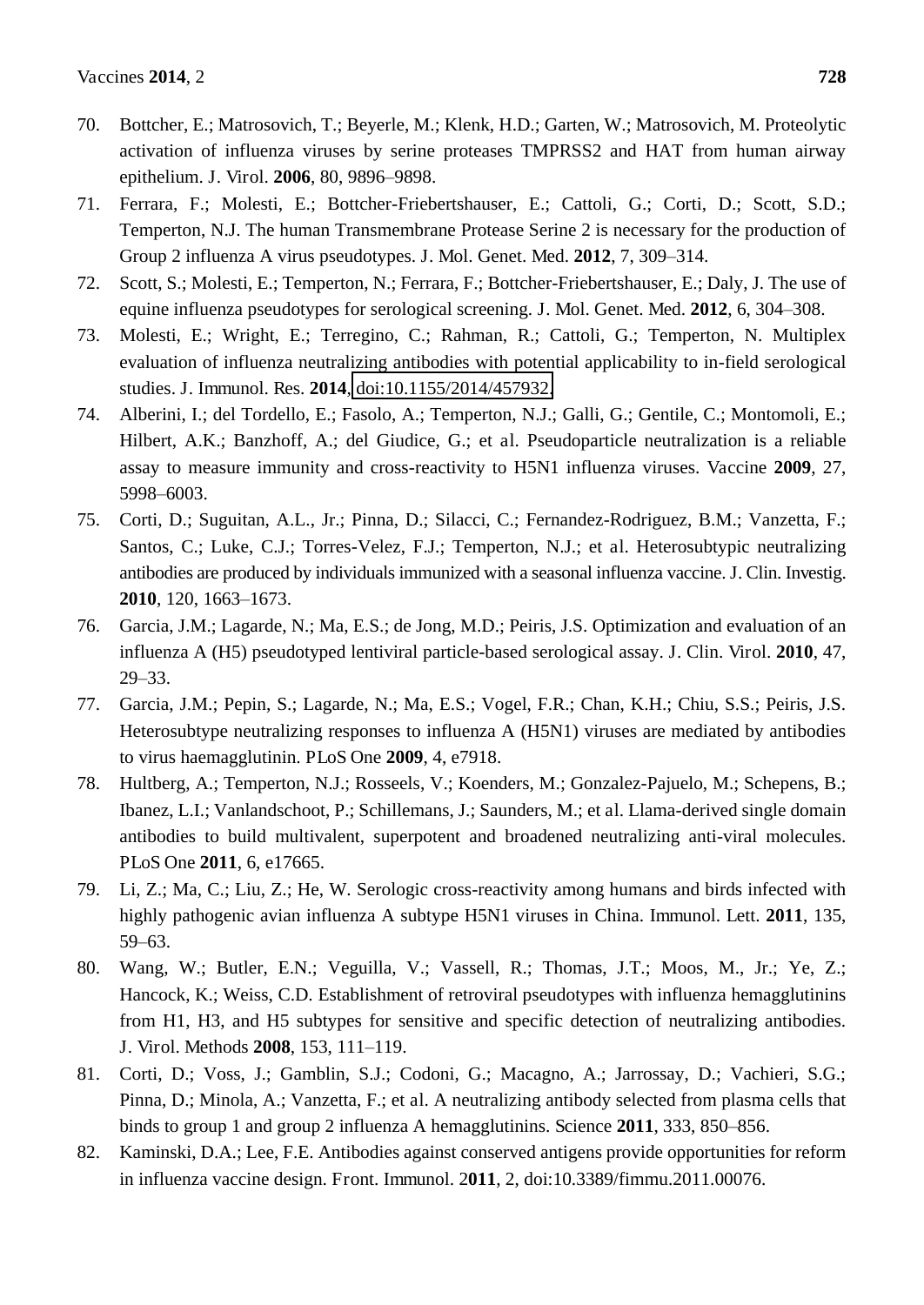- 83. Hai, R.; Krammer, F.; Tan, G.S.; Pica, N.; Eggink, D.; Maamary, J.; Margine, I.; Albrecht, R.A.; Palese, P. Influenza viruses expressing chimeric hemagglutinins: Globular head and stalk domains derived from different subtypes. J. Virol. **2012**, 86, 5774–5781.
- 84. Mallajosyula, V.V.; Citron, M.; Ferrara, F.; Lu, X.; Callahan, C.; Heidecker, G.J.; Sarma, S.P.; Flynn, J.A.; Temperton, N.J.; Liang, X.; et al. Influenza hemagglutinin stem-fragment immunogen elicits broadly neutralizing antibodies and confers heterologous protection. Proc. Natl. Acad. Sci. USA **2014**, 111, E2514–E2523.
- 85. Molesti, E.; Ferrara, F.; Lapini, G.; Montomoli, E.; Temperton, N. Discordant correlation between serological assays observed when measuring heterosubtypic responses against avian influenza H5 and H7 viruses in unexposed individuals. Biomed. Res. Int. **2014**, doi:10.1155/2014/231365.
- 86. Schild, G.C.; Pereira, M.S.; Chakraverty, P. Single-radial-hemolysis: A new method for the assay of antibody to influenza haemagglutinin. Applications for diagnosis and seroepidemiologic surveillance of influenza. Bull. World Health Organ. **1975**, 52, 43–50.
- 87. Russell, S.M.; McCahon, D.; Beare, A.S. A single radial haemolysis technique for the measurement of influenza antibody. J. Gen. Virol. **1975**, 27, 1–10.
- 88. Morley, P.S.; Hanson, L.K.; Bogdan, J.R.; Townsend, H.G.; Appleton, J.A.; Haines, D.M. The relationship between single radial hemolysis, hemagglutination inhibition, and virus neutralization assays used to detect antibodies specific for equine influenza viruses. Vet. Microbiol. **1995**, 45, 81–92.
- 89. Chan, Y.C.; Tan, H.C.; Tan, S.H.; Balachandran, K. The use of the single radial haemolysis technique in the serological diagnosis of dengue and Japanese encephalitis virus infections. Bull. World Health Organ. **1985**, 63, 1043–1053.
- 90. Oxford, J.S.; Yetts, R.; Schild, G.C. Quantitation and analysis of the specificity of post-immunization antibodies to influenza B viruses using single radial haemolysis. J. Hyg. (Lond.) **1982**, 88, 325–333.
- 91. Fulton, R.E.; DiNinno, V.L.; Frank, R.I.; Fildes, J.; Turner, I.J. Single radial hemolysis test for quantitation of complement-fixing antibodies to non-hemagglutinating viruses. J. Clin. Microbiol. **1984**, 20, 248–254.
- 92. Vaananen, P.; Hovi, T.; Helle, E.P.; Penttinen, K. Determination of mumps and influenza antibodies by haemolysis-in-gel. Arch. Virol. **1976**, 52, 91–99.
- 93. Clarke, M.; Boustred, J.; Seagroatt, V.; Schild, G.C. The use of single-radial-haemolysis for rubella antibody studies. J. Hyg. (Lond.) **1977**, 79, 355–364.
- 94. Russell, S.M.; Benjamin, S.R.; Briggs, M.; Jenkins, M.; Mortimer, P.P.; Payne, S.B. Evaluation of the single radial haemolysis (SRH) technique for rubella antibody measurement. J. Clin. Pathol. **1978**, 31, 521–526.
- 95. Probert, M.; Russell, S.M. Measurement of parainfluenza-3 virus antibody by the single radial hemolysis technique. J. Clin. Microbiol. **1975**, 2, 157–161.
- 96. Hierholzer, J.C.; Tannock, G.A. Quantitation of antibody to non-hemagglutinating viruses by single radial hemolysis: Serological test for human coronaviruses. J. Clin. Microbiol. **1977**, 5, 613–620.
- 97. Wood, J.M.; Melzack, D.; Newman, R.W.; Major, D.L.; Zambon, M.; Nicholson, K.G.; Podda, A. A single radial haemolysis assay for antibody to H5 haemagglutinin. Int. Congr. Ser. **2001**, 1219, 761–766.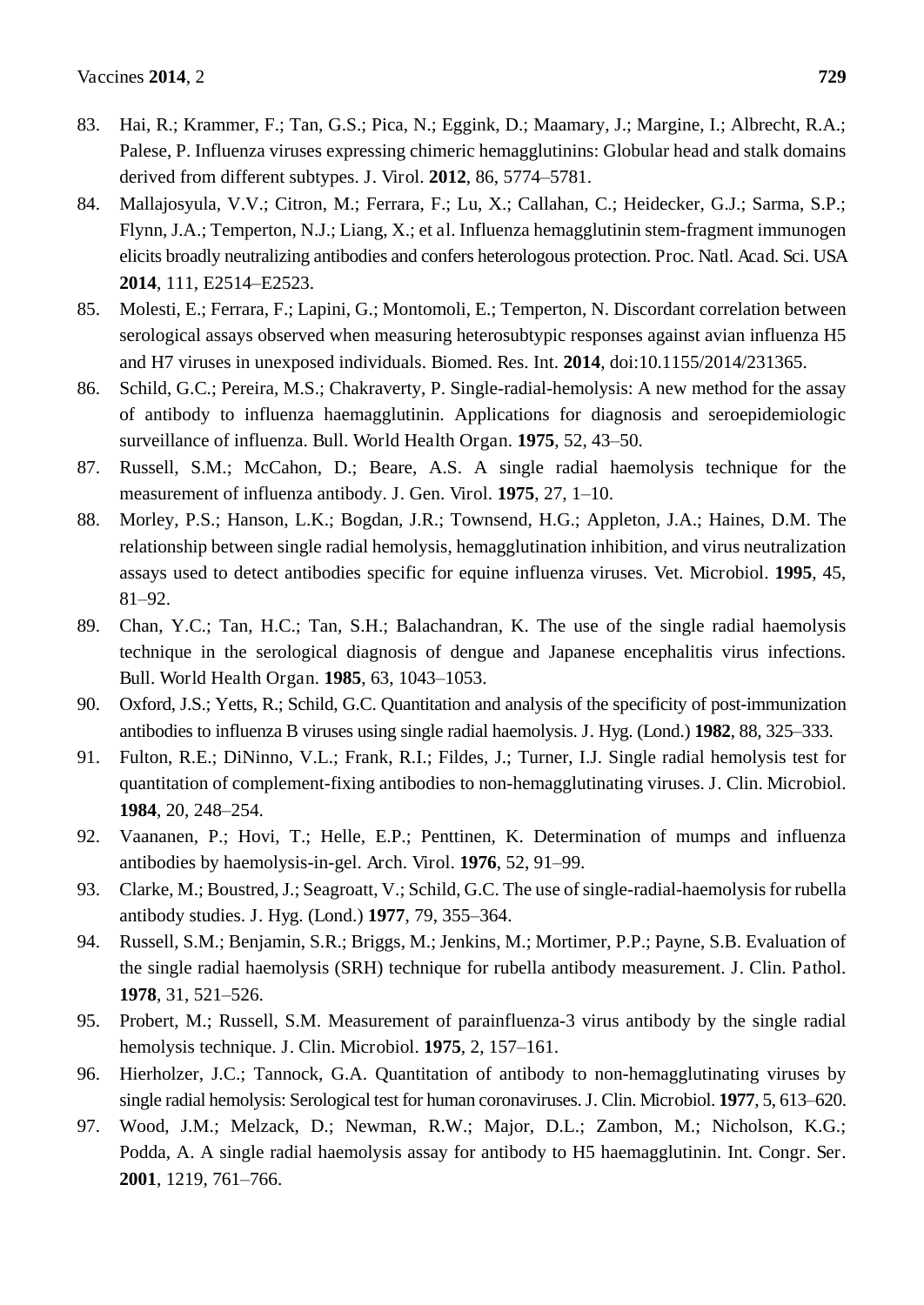- 98. Al-Khayatt, R.; Jennings, R.; Potter, C.W. Interpretation of responses and protective levels of antibody against attenuated influenza A viruses using single radial haemolysis. J. Hyg. (Lond.) **1984**, 93, 301–312.
- 99. Callow, K.A.; Beare, A.S. Measurement of antibody to influenza virus neuraminidase by single radial hemolysis in agarose gels. Infect. Immun. **1976**, 13, 1–8.
- 100. Joss, A.W.; McPherson, J.K.; Williams, H. Single radial haemolysis: A survey of antibody titres in the highland region of Scotland to recent strains of influenza A. J. Hyg. (Lond.) **1978**, 80, 1–11.
- 101. Mancini, G.; Donatelli, I.; Arangio-Ruiz, G.; Rozera, C.; Macchia, T. Comparison of haemagglutination-inhibition and single radial haemolysis techniques for detecting antibodies to influenza A and B viruses. J. Hyg. (Lond.) **1983**, 91, 157–162.
- 102. Wood, J.M.; Gaines-Das, R.E.; Taylor, J.; Chakraverty, P. Comparison of influenza serological techniques by international collaborative study. Vaccine **1994**, 12, 167–174.
- 103. Farrohi, K.; Farrohi, F.K.; Noble, G.R.; Kaye, H.S.; Kendal, A.P. Evaluation of the single radial hemolysis test for measuring hemagglutinin- and neuraminidase-specific antibodies to H3N2 influenza strains and antibodies to influenza B. J. Clin. Microbiol. **1977**, 5, 353–360.
- 104. Nicholson, K.G.; Colegate, A.E.; Podda, A.; Stephenson, I.; Wood, J.; Ypma, E.; Zambon, M.C. Safety and antigenicity of non-adjuvanted and MF59-adjuvanted influenza A/Duck/Singapore/97 (H5N3) vaccine: A randomised trial of two potential vaccines against H5N1 influenza. Lancet **2001**, 357, 1937–1943.
- 105. Jia, N.; Wang, S.X.; Liu, Y.X.; Zhang, P.H.; Zuo, S.Q.; Lin, Z.; Dang, R.L.; Ma, Y.H.; Zhang, C.; Zhang, L.; et al. Increased sensitivity for detecting avian influenza-specific antibodies by a modified hemagglutination inhibition assay using horse erythrocytes. J. Virol. Methods **2008**, 153, 43–48.
- 106. Stephenson, I.; Nicholson, K.G.; Colegate, A.; Podda, A.; Wood, J.; Ypma, E.; Zambon, M. Boosting immunity to influenza H5N1 with MF59-adjuvanted H5N3 A/Duck/Singapore/97 vaccine in a primed human population. Vaccine **2003**, 21, 1687–1693.
- 107. Beran, J.; Abdel-Messih, I.A.; Raupachova, J.; Hobzova, L.; Fragapane, E. A phase III, randomized, open-label study to assess the tolerability and immunogenicity of an H5N1 influenza vaccine administered to healthy adults with a 1-, 2-, 3-, or 6-week interval between first and second doses. Clin. Ther. **2010**, 32, 2186–2197.
- 108. Vesikari, T.; Forsten, A.; Herbinger, K.H.; Cioppa, G.D.; Beygo, J.; Borkowski, A.; Groth, N.; Bennati, M.; von Sonnenburg, F. Safety and immunogenicity of an MF59((R))-adjuvanted A/H5N1 pre-pandemic influenza vaccine in adults and the elderly. Vaccine **2012**, 30, 1388–1396.
- 109. Tambyah, P.A.; Wilder-Smith, A.; Pavlova, B.G.; Barrett, P.N.; Oh, H.M.; Hui, D.S.; Yuen, K.Y.; Fritsch, S.; Aichinger, G.; Loew-Baselli, A.; et al. Safety and immunogenicity of two different doses of a Vero cell-derived, whole virus clade 2 H5N1 (A/Indonesia/05/2005) influenza vaccine. Vaccine **2012**, 30, 329–335.
- 110. Vesikari, T.; Karvonen, A.; Tilman, S.; Borkowski, A.; Montomoli, E.; Banzhoff, A.; Clemens, R. Immunogenicity and safety of MF59-adjuvanted H5N1 influenza vaccine from infancy to adolescence. Pediatrics **2010**, 126, e762–e770.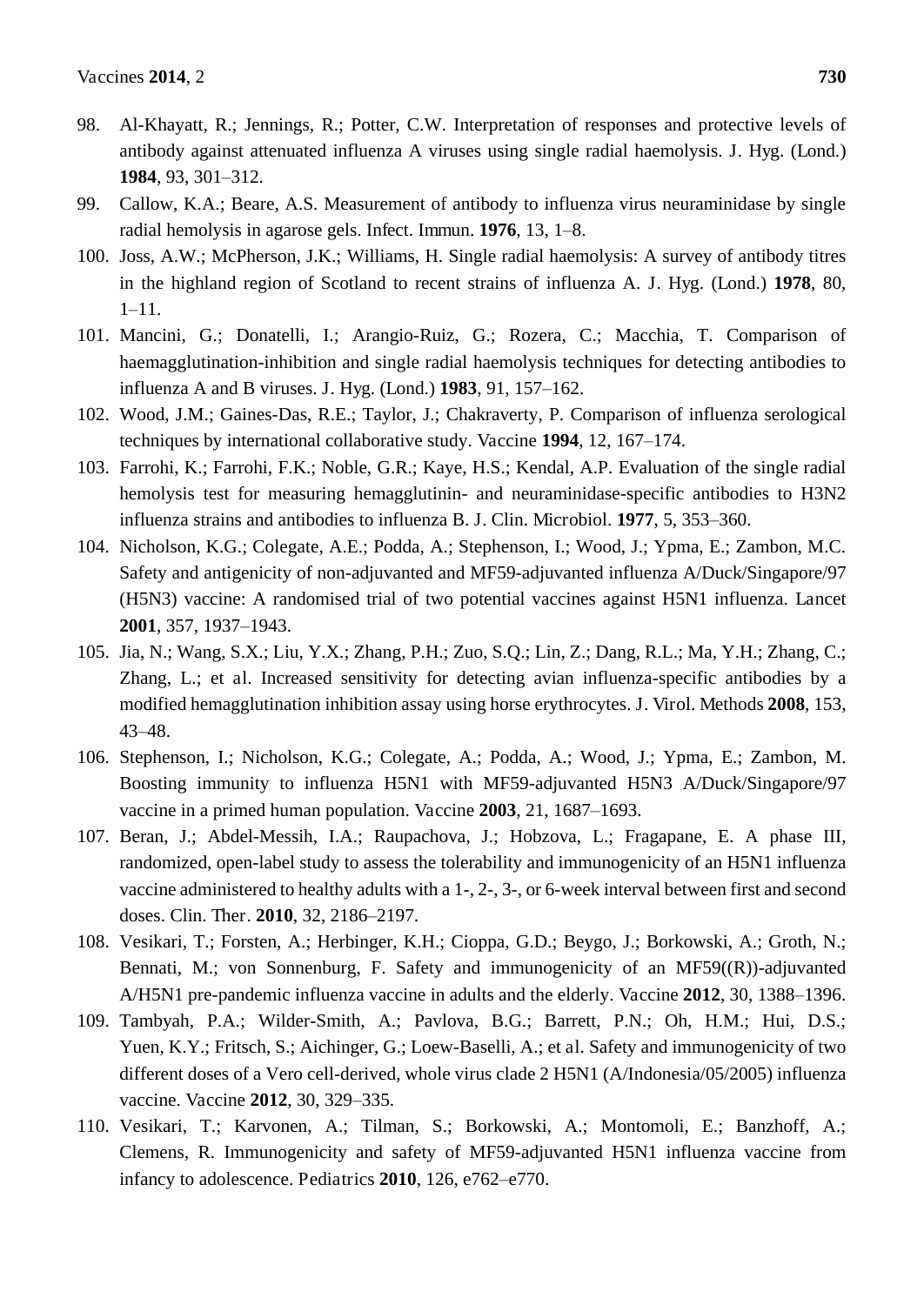- 111. Nolan, T.; Richmond, P.C.; McVernon, J.; Skeljo, M.V.; Hartel, G.F.; Bennet, J.; Basser, R.L. Safety and immunogenicity of an inactivated thimerosal-free influenza vaccine in infants and children. Influenza Other Respir. Viruses **2009**, 3, 315–325.
- 112. Kilbourne, E.D.; Laver, W.G.; Schulman, J.L.; Webster, R.G. Antiviral activity of antiserum specific for an influenza virus neuraminidase. J. Virol. **1968**, 2, 281–288.
- 113. Sylte, M.J.; Suarez, D.L. Influenza neuraminidase as a vaccine antigen. Curr. Top. Microbiol. Immunol. **2009**, 333, 227–241.
- 114. Kilbourne, E.D.; Couch, R.B.; Kasel, J.A.; Keitel, W.A.; Cate, T.R.; Quarles, J.H.; Grajower, B.; Pokorny, B.A.; Johansson, B.E. Purified influenza A virus N2 neuraminidase vaccine is immunogenic and non-toxic in humans. Vaccine **1995**, 13, 1799–1803.
- 115. Schulman, J.L.; Khakpour, M.; Kilbourne, E.D. Protective effects of specific immunity to viral neuraminidase on influenza virus infection of mice. J. Virol. **1968**, 2, 778–786.
- 116. Naikhin, A.N.; Tsaritsina, I.M.; Oleinikova, E.V.; Syrodoeva, L.G.; Korchanova, N.L.; Denisov, G.M.; Shvartsman, Ya.S. The importance of antineuraminidase antibodies in resistance to influenza A and immunologic memory for their synthesis. J. Hyg. (Lond.) **1983**, 91, 131–138.
- 117. Webster, R.G.; Laver, W.G.; Kilbourne, E.D. Reactions of antibodies with surface antigens of influenza virus. J. Gen. Virol. **1968**, 3, 315–326.
- 118. Johansson, B.E.; Moran, T.M.; Bona, C.A.; Popple, S.W.; Kilbourne, E.D. Immunologic response to influenza virus neuraminidase is influenced by prior experience with the associated viral hemagglutinin. II. Sequential infection of mice simulates human experience. J. Immunol. **1987**, 139, 2010–2014.
- 119. Chen, Z.; Kim, L.; Subbarao, K.; Jin, H. The 2009 pandemic H1N1 virus induces anti-neuraminidase (NA) antibodies that cross-react with the NA of H5N1 viruses in ferrets. Vaccine **2012**, 30, 2516–2522.
- 120. Sylte, M.J.; Hubby, B.; Suarez, D.L. Influenza neuraminidase antibodies provide partial protection for chickens against high pathogenic avian influenza infection. Vaccine **2007**, 25, 3763–3772.
- 121. Hassantoufighi, A.; Zhang, H.; Sandbulte, M.; Gao, J.; Manischewitz, J.; King, L.; Golding, H.; Straight, T.M.; Eichelberger, M.C. A practical influenza neutralization assay to simultaneously quantify hemagglutinin and neuraminidase-inhibiting antibody responses. Vaccine **2010**, 28, 790–797.
- 122. Lambre, C.R.; Terzidis, H.; Greffard, A.; Webster, R.G. Measurement of anti-influenza neuraminidase antibody using a peroxidase-linked lectin and microtitre plates coated with natural substrates. J. Immunol. Methods **1990**, 135, 49–57.
- 123. Report from Scientific Workshop on Serology Assays and Correlates of Protection for Influenza Vaccines; European Medicines Agency: London, UK, 2010.
- 124. Fritz, R.; Sabarth, N.; Kiermayr, S.; Hohenadl, C.; Howard, M.K.; Ilk, R.; Kistner, O.; Ehrlich, H.J.; Barrett, P.N.; Kreil, T.R. A vero cell-derived whole-virus H5N1 vaccine effectively induces neuraminidase-inhibiting antibodies. J. Infect. Dis. **2012**, 205, 28–34.
- 125. Gavrilov, V.; Orekov, T.; Alabanza, C.; Porika, U.; Jiang, H.; Connolly, K.; Pincus, S. Influenza virus-like particles as a new tool for vaccine immunogenicity testing: Validation of a neuraminidase neutralizing antibody assay. J. Virol. Methods **2011**, 173, 364–373.
- 126. Kendal, A.P.; Bozeman, F.M.; Ennis, F.A. Further studies of the neuraminidase content of inactivated influenza vaccines and the neuraminidase antibody responses after vaccination of immunologically primed and unprimed populations. Infect. Immun. **1980**, 29, 966–971.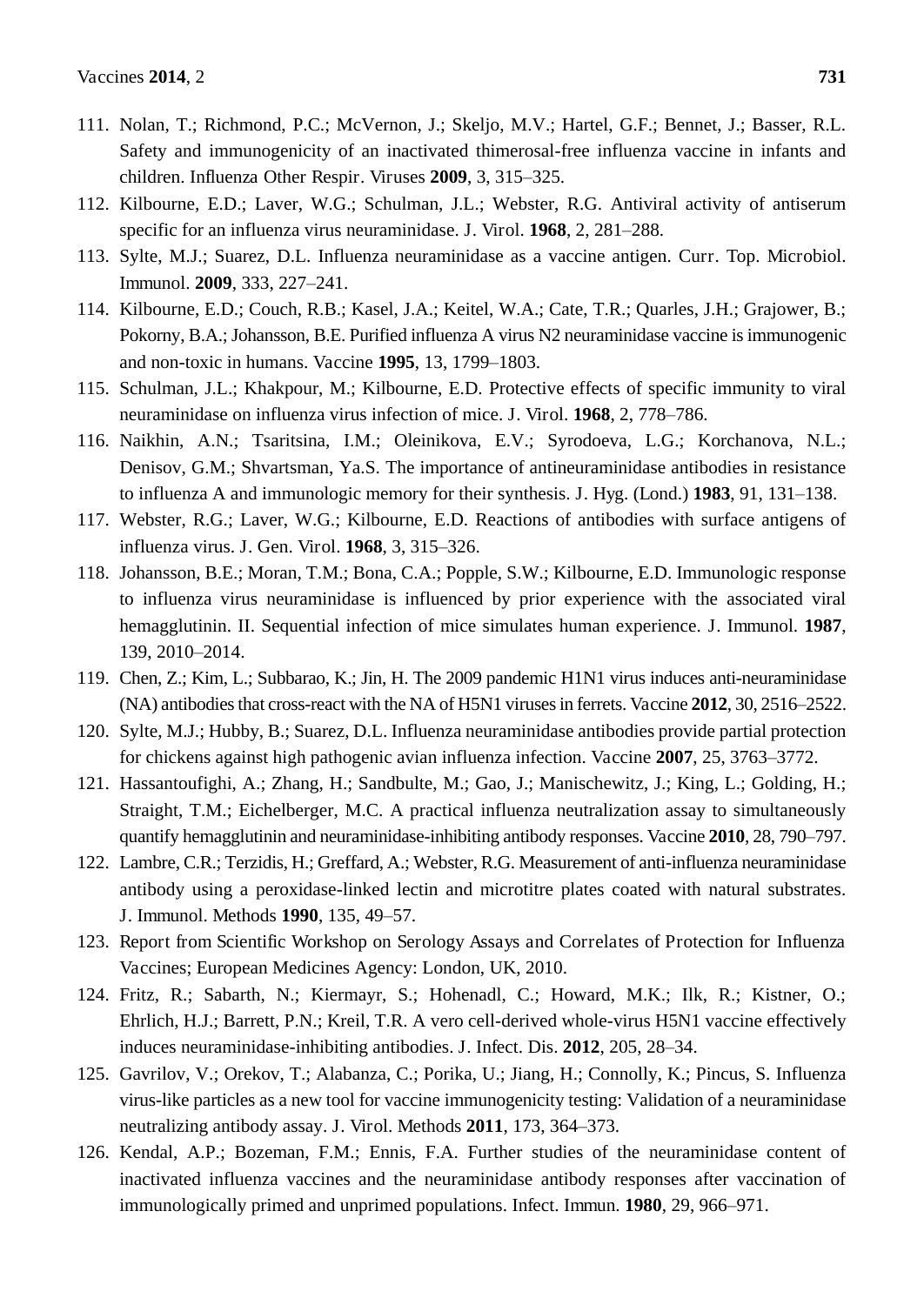- 127. Monto, A.S.; Kendal, A.P. Effect of neuraminidase antibody on Hong Kong influenza. Lancet **1973**, 1, 623–625.
- 128. Easterbrook, J.D.; Schwartzman, L.M.; Gao, J.; Kash, J.C.; Morens, D.M.; Couzens, L.; Wan, H.; Eichelberger, M.C.; Taubenberger, J.K. Protection against a lethal H5N1 influenza challenge by intranasal immunization with virus-like particles containing 2009 pandemic H1N1 neuraminidase in mice. Virology **2012**, 432, 39–44.
- 129. Sandbulte, M.R.; Westgeest, K.B.; Gao, J.; Xu, X.; Klimov, A.I.; Russell, C.A.; Burke, D.F.; Smith, D.J.; Fouchier, R.A.; Eichelberger, M.C. Discordant antigenic drift of neuraminidase and hemagglutinin in H1N1 and H3N2 influenza viruses. Proc. Natl. Acad. Sci. USA **2011**, 108, 20748–20753.
- 130. Rockman, S.; Brown, L.E.; Barr, I.G.; Gilbertson, B.; Lowther, S.; Kachurin, A.; Kachurina, O.; Klippel, J.; Bodle, J.; Pearse, M.; et al. Neuraminidase-inhibiting antibody is a correlate of cross-protection against lethal H5N1 influenza virus in ferrets immunized with seasonal influenza vaccine. J. Virol. **2013**, 87, 3053–3061.
- 131. Couch, R.B.; Kasel, J.A.; Gerin, J.L.; Schulman, J.L.; Kilbourne, E.D. Induction of partial immunity to influenza by a neuraminidase-specific vaccine. J. Infect. Dis. **1974**, 129, 411–420.
- 132. Powers, D.C.; Kilbourne, E.D.; Johansson, B.E. Neuraminidase-specific antibody responses to inactivated influenza virus vaccine in young and elderly adults. Clin. Diagn. Lab. Immunol. **1996**, 3, 511–516.
- 133. Sandbulte, M.R.; Jimenez, G.S.; Boon, A.C.; Smith, L.R.; Treanor, J.J.; Webby, R.J. Cross-reactive neuraminidase antibodies afford partial protection against H5N1 in mice and are present in unexposed humans. PLoS Med. **2007**, 4, e59.
- 134. Brett, I.C.; Johansson, B.E. Immunization against influenza A virus: Comparison of conventional inactivated, live-attenuated and recombinant baculovirus produced purified hemagglutinin and neuraminidase vaccines in a murine model system. Virology **2005**, 339, 273–280.
- 135. Johansson, B.E.; Matthews, J.T.; Kilbourne, E.D. Supplementation of conventional influenza A vaccine with purified viral neuraminidase results in a balanced and broadened immune response. Vaccine **1998**, 16, 1009–1015.
- 136. Bosch, B.J.; Bodewes, R.; de Vries, R.P.; Kreijtz, J.H.; Bartelink, W.; van Amerongen, G.; Rimmelzwaan, G.F.; de Haan, C.A.; Osterhaus, A.D.; Rottier, P.J. Recombinant soluble, multimeric HA and NA exhibit distinctive types of protection against pandemic swine-origin 2009 A(H1N1) influenza virus infection in ferrets. J. Virol. **2010**, 84, 10366–10374.
- 137. Kilbourne, E.D.; Johansson, B.E.; Grajower, B. Independent and disparate evolution in nature of influenza A virus hemagglutinin and neuraminidase glycoproteins. Proc. Natl. Acad. Sci. USA **1990**, 87, 786–790.
- 138. Johansson, B.E.; Bucher, D.J.; Kilbourne, E.D. Purified influenza virus hemagglutinin and neuraminidase are equivalent in stimulation of antibody response but induce contrasting types of immunity to infection. J. Virol. **1989**, 63, 1239–1246.
- 139. Gamblin, S.J.; Skehel, J.J. Influenza hemagglutinin and neuraminidase membrane glycoproteins. J. Biol. Chem. **2010**, 285, 28403–28409.
- 140. Schulman, J.L. The role of antineuraminidase antibody in immunity to influenza virus infection. Bull. World Health Organ. **1969**, 41, 647–650.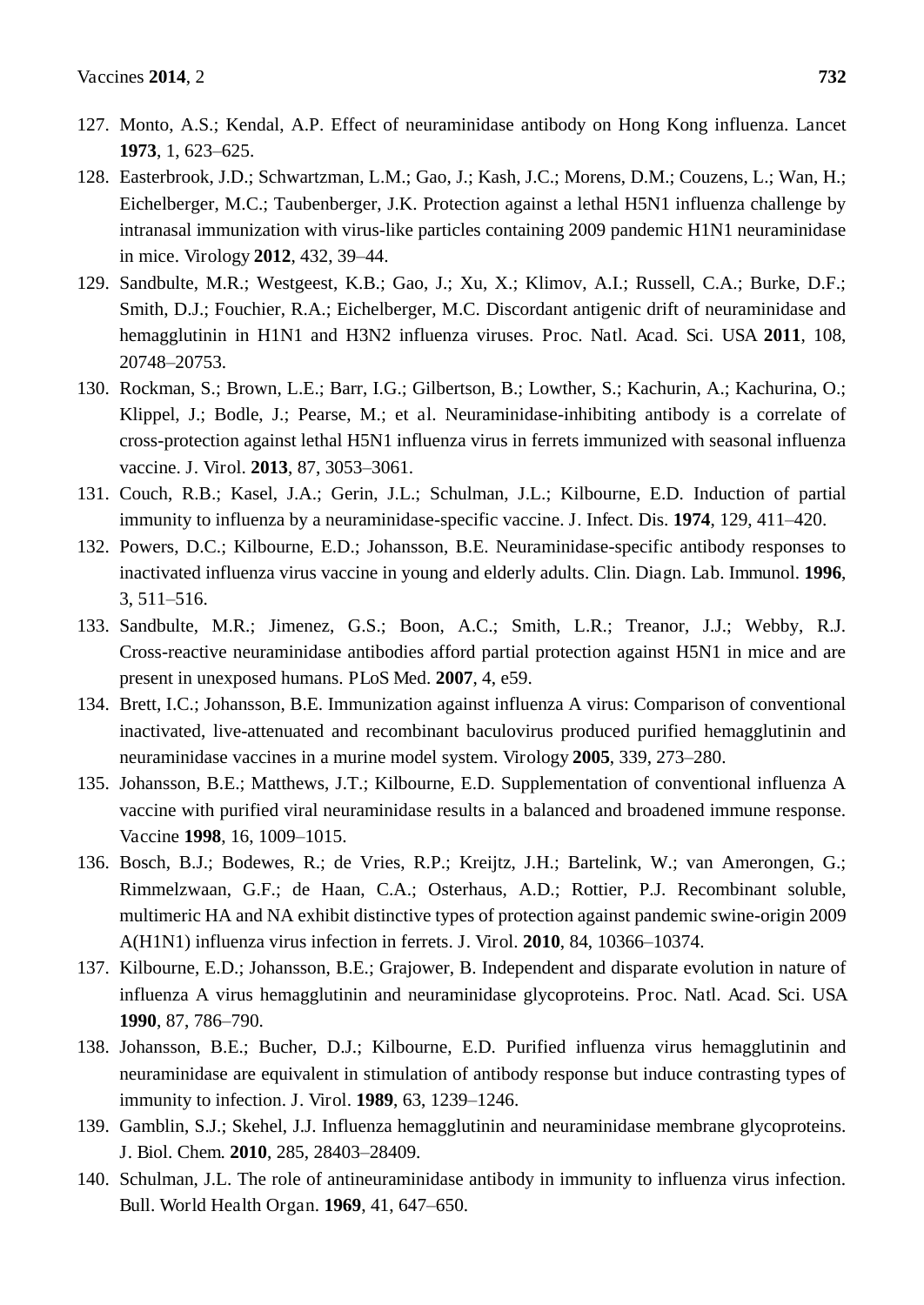- 141. Rappuoli, R. Bridging the knowledge gaps in vaccine design. Nat. Biotechnol. **2007**, 25, 1361–1366.
- 142. Dormitzer, P.R.; Galli, G.; Castellino, F.; Golding, H.; Khurana, S.; del Giudice, G.; Rappuoli, R. Influenza vaccine immunology. Immunol. Rev. **2011**, 239, 167–177.
- 143. Ashkar, S.; Weber, G.F.; Panoutsakopoulou, V.; Sanchirico, M.E.; Jansson, M.; Zawaideh, S.; Rittling, S.R.; Denhardt, D.T.; Glimcher, M.J.; Cantor, H. Eta-1 (osteopontin): An early component of type-1 (cell-mediated) immunity. Science **2000**, 287, 860–864.
- 144. Yewdell, W.J.; Hackett, J.C. The Influenza Viruses. In The Viruses; Springer: New York, NY, USA, 1989.
- 145. Rimmelzwaan, G.F.; Nieuwkoop, N.; Brandenburg, A.; Sutter, G.; Beyer, W.E.; Maher, D.; Bates, J.; Osterhaus, A.D. A randomized, double blind study in young healthy adults comparing cell mediated and humoral immune responses induced by influenza ISCOM vaccines and conventional vaccines. Vaccine **2000**, 19, 1180–1187.
- 146. Stambas, J.; Guillonneau, C.; Kedzierska, K.; Mintern, J.D.; Doherty, P.C.; la Gruta, N.L. Killer T cells in influenza. Pharmacol. Ther. **2008**, 120, 186–196.
- 147. O'Neill, E.; Krauss, S.L.; Riberdy, J.M.; Webster, R.G.; Woodland, D.L. Heterologous protection against lethal A/HongKong/156/97 (H5N1) influenza virus infection in C57BL/6 mice. J. Gen. Virol. **2000**, 81, 2689–2696.
- 148. Wilkinson, T.M.; Li, C.K.; Chui, C.S.; Huang, A.K.; Perkins, M.; Liebner, J.C.; Lambkin-Williams, R.; Gilbert, A.; Oxford, J.; Nicholas, B.; et al. Preexisting influenza-specific CD4<sup>+</sup> T cells correlate with disease protection against influenza challenge in humans. Nat. Med. **2012**, 18, 274–280.
- 149. Thomas, P.G.; Keating, R.; Hulse-Post, D.J.; Doherty, P.C. Cell-mediated protection in influenza infection. Emerg. Infect. Dis. **2006**, 12, 48–54.
- 150. Zaiss, D.M.; Boog, C.J.; van Eden, W.; Sijts, A.J. Considerations in the design of vaccines that induce CD8 T cell mediated immunity. Vaccine **2010**, 28, 7716–7722.
- 151. Yewdell, J.W.; Bennink, J.R.; Smith, G.L.; Moss, B. Influenza A virus nucleoprotein is a major target antigen for cross-reactive anti-influenza A virus cytotoxic T lymphocytes. Proc. Natl. Acad. Sci. USA **1985**, 82, 1785–1789.
- 152. Murasko, D.M.; Bernstein, E.D.; Gardner, E.M.; Gross, P.; Munk, G.; Dran, S.; Abrutyn, E. Role of humoral and cell-mediated immunity in protection from influenza disease after immunization of healthy elderly. Exp. Gerontol. **2002**, 37, 427–439.
- 153. Laidlaw, B.J.; Decman, V.; Ali, M.A.; Abt, M.C.; Wolf, A.I.; Monticelli, L.A.; Mozdzanowska, K.; Angelosanto, J.M.; Artis, D.; Erikson, J.; et al. Cooperativity between CD8<sup>+</sup> T cells, non-neutralizing antibodies, and alveolar macrophages is important for heterosubtypic influenza virus immunity. PLoS Pathog. **2013**, 9, e1003207.
- 154. To, K.K.; Zhang, A.J.; Hung, I.F.; Xu, T.; Ip, W.C.; Wong, R.T.; Ng, J.C.; Chan, J.F.; Chan, K.H.; Yuen, K.Y. High titer and avidity of nonneutralizing antibodies against influenza vaccine antigen are associated with severe influenza. Clin. Vaccine Immunol. **2012**, 19, 1012–1018.
- 155. Jegaskanda, S.; Job, E.R.; Kramski, M.; Laurie, K.; Isitman, G.; de Rose, R.; Winnall, W.R.; Stratov, I.; Brooks, A.G.; Reading, P.C.; et al. Cross-reactive influenza-specific antibody-dependent cellular cytotoxicity antibodies in the absence of neutralizing antibodies. J. Immunol. **2013**, 190, 1837–1848.